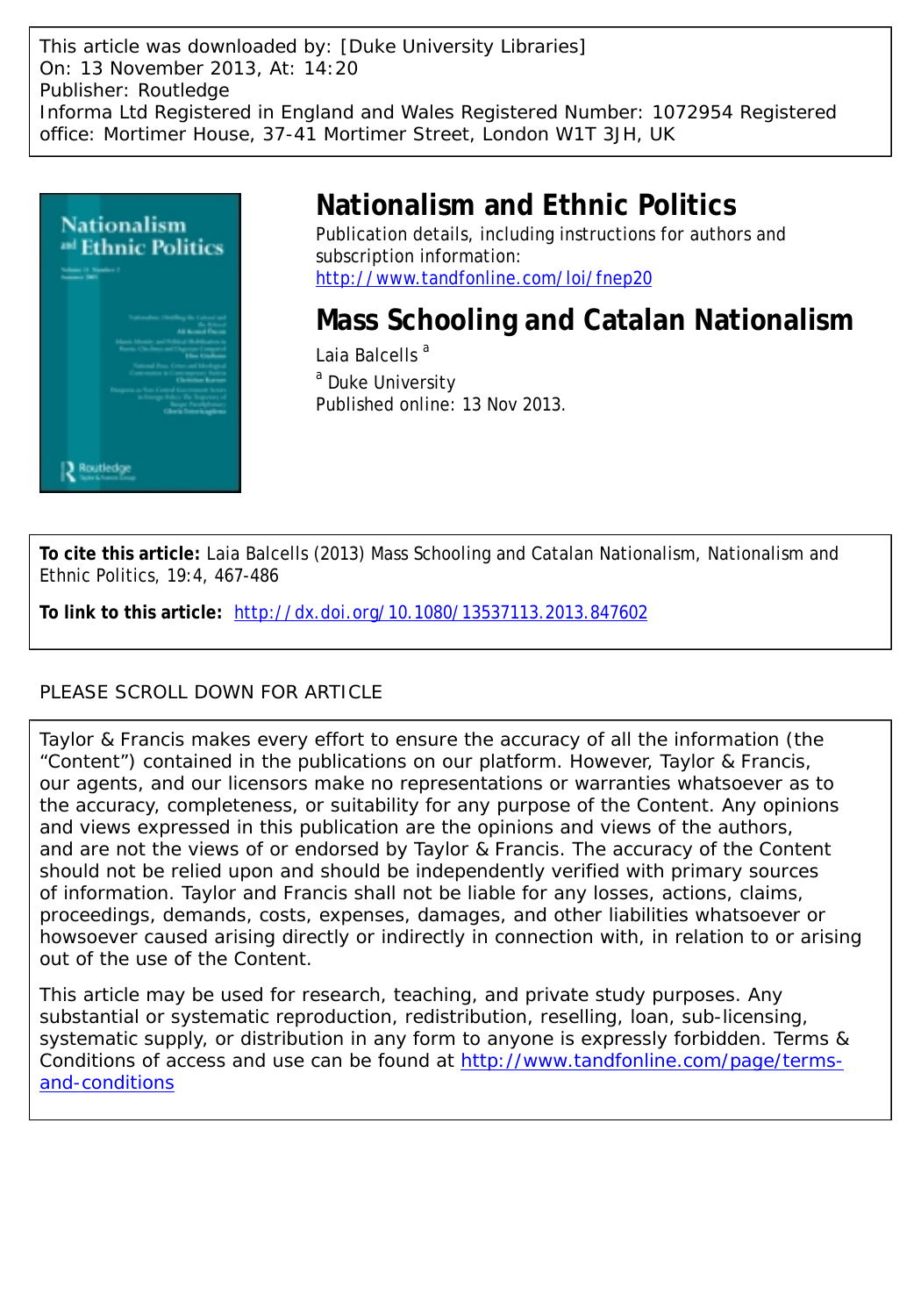

## **Mass Schooling and Catalan Nationalism**

LAIA BALCELLS *Duke University*

*In 1659, the kingdoms of France and Spain signed the Treaty of Pyrenees, a peace treaty by which a piece of the Spanish territory became part of France. Since then, Catalan identity has persisted on both sides of the border. However, while this identity is today politically and socially relevant in Spain, it is not in France. This article argues that this variation can be explained by the characteristics of the historical process of the spread of mass literacy in each of these countries. Catalan national identity is not salient in French Catalonia because the first generation of mass literates became so under French rule. In contrast, the nonexistence of a scholastic revolution in Spain prior to the beginning of the 20th century allowed for the successful sowing of a Catalan national identity during the first decades of that century. The fact that mass literacy took place in Spanish Catalonia during a period of Catalan nationalist upheaval led to the endurance of this identity.*

#### INTRODUCTION

In 1659, the kingdoms of France and Spain signed the Treaty of Pyrenees, which established peace between these two countries after 11 years of war.<sup>1</sup> Following this treaty, a piece of the Spanish territory inhabited by ethnic Catalans became part of France.<sup>2</sup> Since then, Catalan identity has persisted on both sides of the Franco-Spanish border. During the 19th and 20th centuries, this identity was politicized and turned into the basis of a nationalist movement that aimed at the political sovereignty of the Catalan nation; in other words, a national identity was created. However, neither historically nor today is the salience of this national identity homogeneous across the border: Indeed, while Catalan national identity is politically and socially relevant in Spain, it is almost nonexistent in France. This article analyzes the historical evolution of the Catalan identity in these two territories, focusing

Address correspondence to Laia Balcells, Political Science Department, Duke University, 140 Science Drive, Room 208, Box 90204, Durham, NC 27708. E-mail: laia.balcells@duke.edu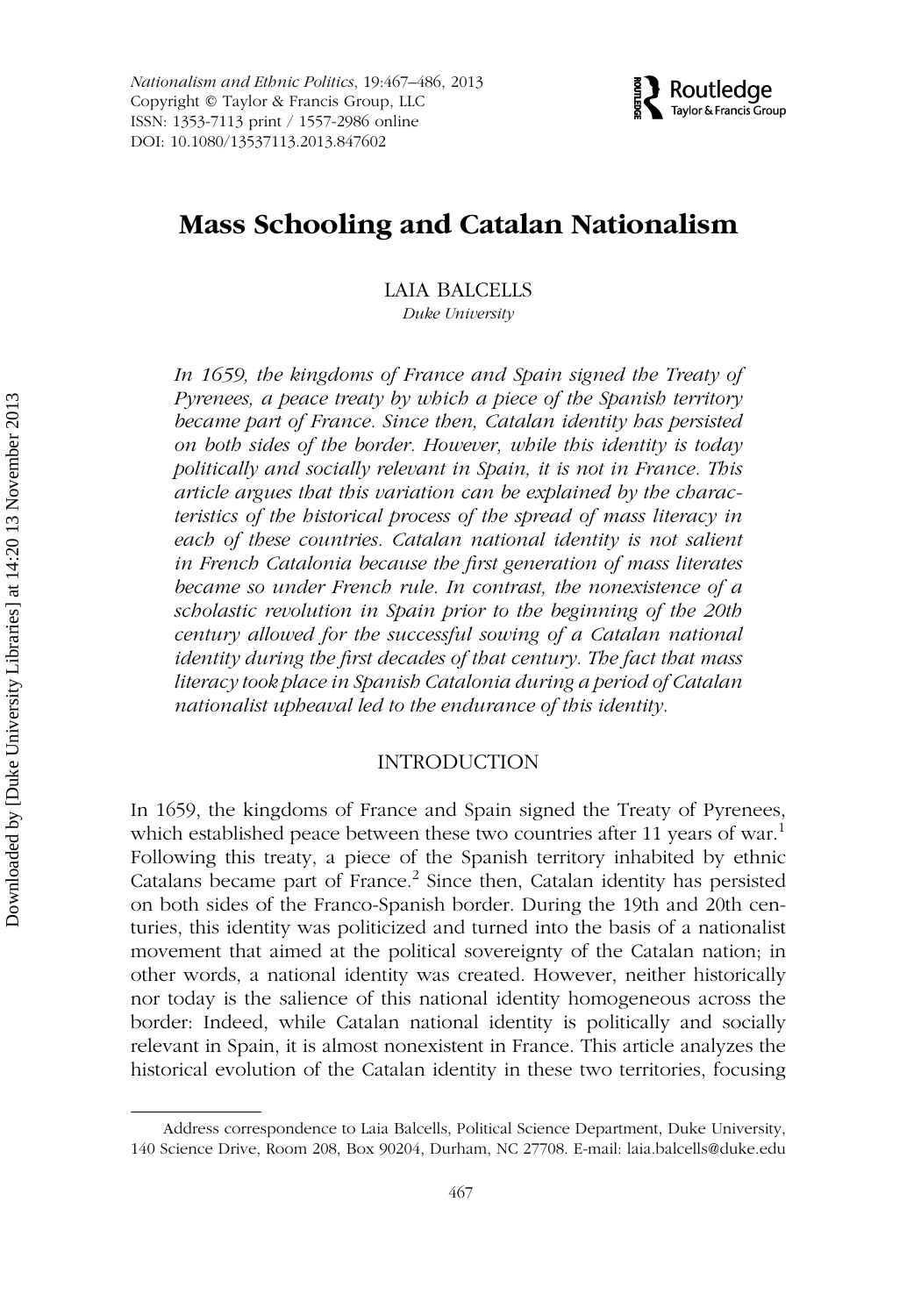on the pattern of incorporation of this identity into a political ideology: nationalism. The aim is to use this comparison in order to bring new insights into the debate about the factors accounting for Catalan nationalism. This decades-long debate has involved historians, sociologists, political scientists, and anthropologists, $3$  but contributions can still be made. That is particularly the case given recent theoretical developments in the study of nationalism.

The main argument defended in this article is that the variation in the salience of Catalan national identity in French and Spanish Catalonia can be explained by the characteristics of the historical processes of the spread of mass literacy in France and Spain. In other words, I argue that this variation can be explained by the characteristics of the "scholastic revolution" in each of these countries, using Keith Darden's terminology.<sup>4</sup> I refer mainly to differences in the *timing* and *content* of mass literacy. On the one hand, I argue that Catalan nationalism is not salient in France because French Catalans were massively educated under French rule during the second half of the 19th century. In consequence, they became French patriots<sup>5</sup> and they never adopted a Catalan national identity when this identity was mobilized at the beginning of the 20th century. On the other hand, I argue that Catalan nationalism exists and it is salient in Spain because people were never massively educated under a strong and well-organized Spanish state<sup>6</sup>; this allowed for the assimilation of a Catalan national identity when it was mobilized. Additionally, the fact that Catalan nationalist ideology could be spread through schools and other types of institutions (for example, popular associations, newspapers) at the beginning of the 20th century—when the first generation of mass literates was attending school—determined the endurance of this national identity, which did not disappear later on, despite several decades of repression by the Francoist dictatorship (1939–77).

This article contributes to the debate about the origins and development of Catalan nationalism by providing a novel explanation based on a very specific mechanism: schooling. The emphasis on the differences in the *timing* and *content* of schooling and mass literacy<sup>7</sup> distinguishes my argument from theories uniquely based on the weakness of the Spanish state,<sup>8</sup> as well as from economic development explanations that have conceived of nationalism as a functional consequence of either industrialization<sup>9</sup> or the spread of mass media.<sup>10</sup>

Unfortunately, the change in the borderline between France and Spain does not provide a natural experiment type of setting: In other words, we cannot assume that the two regions (that is, Spanish and French Catalonia) have exactly the same characteristics except for their belonging to different states. Indeed, these two regions have different sizes, demographic structures, economic and social characteristics, and political statuses within their respective states.<sup>11</sup> Yet, we can perform a process-tracing analysis of the two cases in order to provide "corroborating evidence for a causal argument."<sup>12</sup>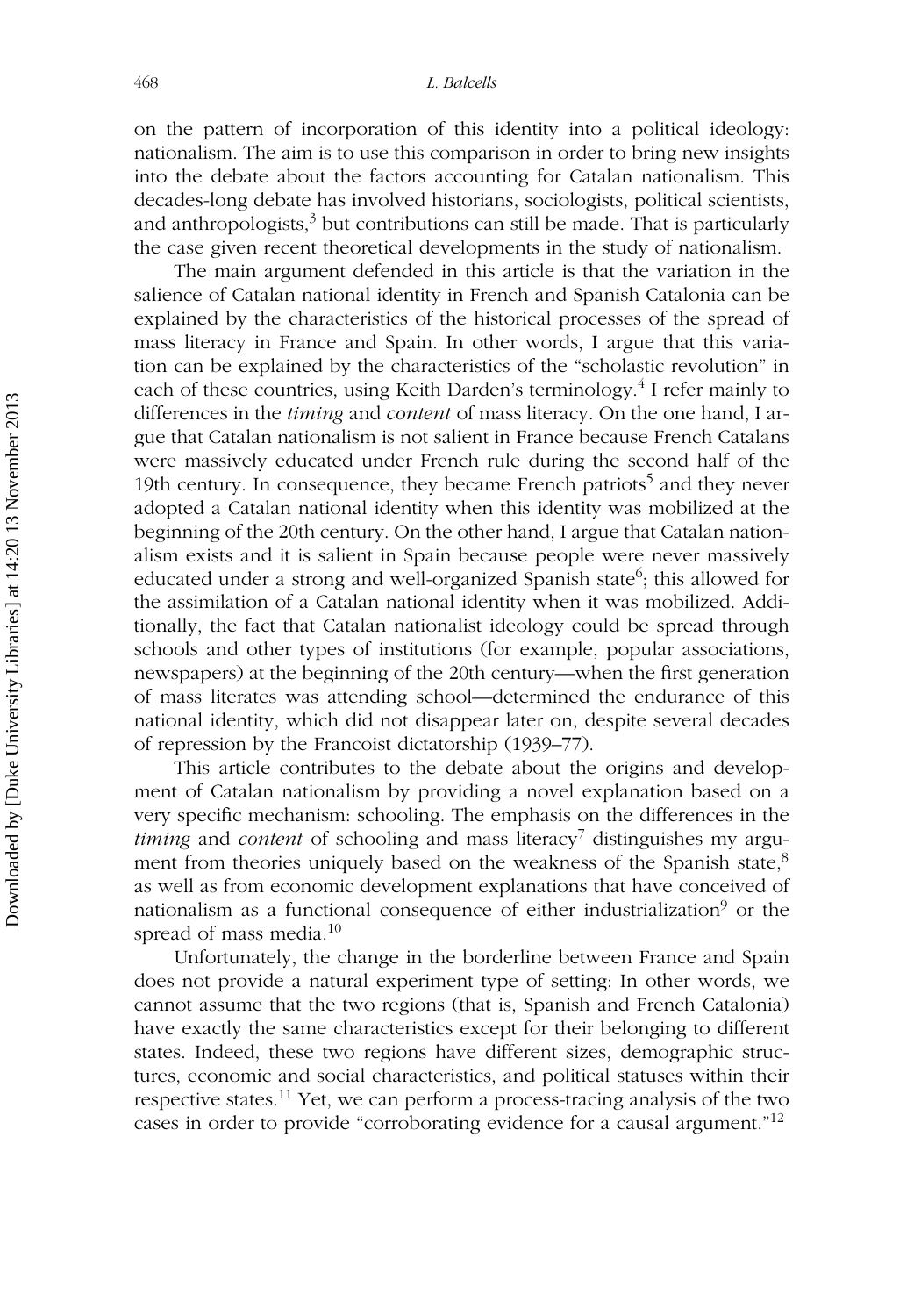The article is structured as follows: The next section presents evidence on the variation in the contemporary salience of Catalan national identity in French and Spanish Catalonia. Section three reviews the history of Catalan identity on both sides of the Franco-Spanish border and introduces empirical evidence supporting the argument of the article. Section four concludes and briefly discusses the implications of the findings for the study of nationalism.

#### VARIATION IN THE SALIENCE OF CATALAN NATIONAL IDENTITY

The dependent variable in this article is the salience of Catalan national identity in two specific territories: the Spanish Autonomous Community of *Catalunya* (thereafter, also Spanish Catalonia), on the one hand, and the French counties of *Rossello´*, *Cerdanya*, *Vallespir, Conflent,* and *Capcir* (thereafter, also French Catalonia), on the other.<sup>13</sup> Measuring the salience of national identity is by no means straightforward, and that is especially the case when we are referring to territories and not to individuals. I would argue that a national identity is currently salient in a territory when this identity has a significant impact on the political and social events taking place within it. In this article, I use two indicators in order to measure this variable: a first one is *the use of Catalan language* in the region; a second one is *the support for Catalan nationalist parties* in elections. These proxies are not optimal and they imply several measurement issues. For example, Catalan nationalist political parties in Spain, such as *Esquerra Republicana de Catalunya* (ERC) and *Convergencia i Unio´* (CiU), are programmatically very different from parties such as *Les Régionalistes* in France. While the former are clear-cut nationalist (and even secessionist) parties, $14$  the latter has a weaker nationalist discourse and it makes regionalist demands. Also, while the use of the language is quite a strong indicator of national identity,<sup>15</sup> speaking Catalan does not automatically make anyone a nationalist. These are therefore not perfect indicators. However, they are merely used in order to support an insight that is conventional wisdom, namely that Catalan identity is politically salient in Spain and not in France.

Regarding the first indicator of the salience of Catalan national identity, we can rely on representative surveys in order to get an idea about the patterns of use of Catalan by people of both French and Spanish Catalonia. Table 1 summarizes the use of Catalan in different types of communications, according to surveys implemented in 2003 and 2004.<sup>16</sup> The columns contain data on the percentages of people in the two regions who declare speaking *only Catalan, more Catalan than Spanish/French, both languages equally, more Spanish/French than Catalan,* and *only French/Spanish* in communications with family members, with friends, and with neighbors.

Table 1 shows remarkable differences between the two regions. In Spanish Catalonia, Catalan is the main language of communication between members of the family for 37% of the population; also, 7% say that Catalan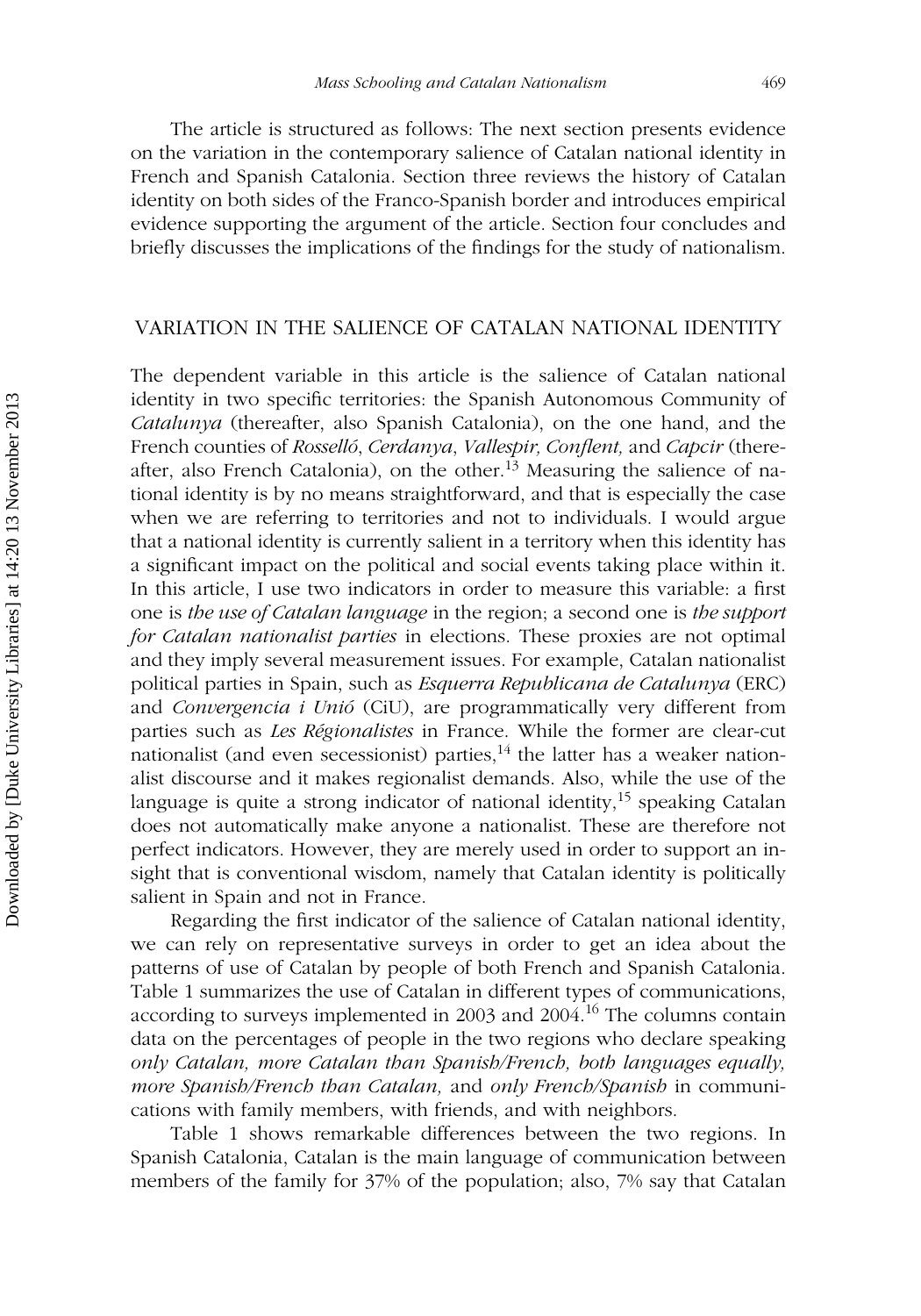|                                        |                      | Family              |                      | Friends             | Neighbors            |                     |  |
|----------------------------------------|----------------------|---------------------|----------------------|---------------------|----------------------|---------------------|--|
|                                        | Spanish<br>Catalonia | French<br>Catalonia | Spanish<br>Catalonia | French<br>Catalonia | Spanish<br>Catalonia | French<br>Catalonia |  |
| Only Catalan                           | 37.2%                | 0.5%                | 24.5%                | 1.8%                | 29.5%                | 2%                  |  |
| More Catalan than<br>Spanish/French    | 7.1%                 | 0.5%                | 17.8%                | 1.2%                | 10.6%                | 0.2%                |  |
| Both                                   | 9%                   | 1.7%                | 18.4%                | 3%                  | 17.2%                | 1.7%                |  |
| More<br>Spanish/French<br>than Catalan | 9.9%                 | 7.2%                | 11.9%                | 4.1%                | 8.4%                 | 4.8%                |  |
| Only<br>Spanish/French                 | 34.4%                | 87.6%               | 25.6%                | 88.1%               | 32.7%                | 89%                 |  |
| Other                                  | 2.4%                 | 2.7%                | 1.9%                 | 1.6%                | 1.5%                 | 2.1%                |  |

**TABLE 1** Patterns of Use of Catalan as Language of Communication (2003–2004)

*Source*: Generalitat de Catalunya, Departament de la Presidencia i Institut d'Estadistica de Catalunya, ` *Enquesta d'Usos Lingüistics a Catalunya, 2003* (Barcelona: Generalitat de Catalunya, 2003); Generalitat de Catalunya, Departament de la Presidencia i Institut d'Estadistica de Catalunya, *Enquesta d'Usos Linguistics ¨ a la Catalunya Nord 2004* (Barcelona: Generalitat de Catalunya, 2004).

is not the only language, but that it is more usual than Spanish. In French Catalonia, in contrast, only 0.5% of the population use Catalan within the family: French is the main language in family communications for 87.6% of the population. This pattern is similar for communication with friends and neighbors: Indeed, while Catalan is used by a large share of the population in Spanish Catalonia, it has a very limited use in French Catalonia.<sup>17</sup>

Regarding the second indicator, the comparison of electoral results is not straightforward since the two regions under scrutiny currently belong to two different countries. States vary in their electoral systems and forms of representation, and this affects the way people cast their votes. For this reason, I compare results of the European Parliament elections, which provide comparability to the results obtained by Catalan nationalist parties in each of these countries.<sup>18</sup> More specifically, I look at the results of the two last European elections, which were held in June 2004 and June 2009. The parties labelled as Catalan nationalists are *Convergència i Unió* (CiU) and *Esquerra Republicana de Catalunya* (ERC), in Spanish Catalonia, and *Les Regionalistes ´* (OC-CAT-ESK), in French Catalonia.<sup>19</sup> As aforementioned, these parties are quite different from each other, but they share the commonality of conveying some sort of expression of Catalan nationalism.

Tables 2 and 3 summarize the results of the 2004 and 2009 EU elections for Catalan nationalist parties in France and Spain.<sup>20</sup> We can see that the differences are striking: In 2004, the percentage of votes for Catalan nationalist parties constituted almost 30% of the votes cast in Spanish Catalonia, while this percentage amounted to less than 1% in French Catalonia. In 2009, the differences are even more significant because Catalan nationalist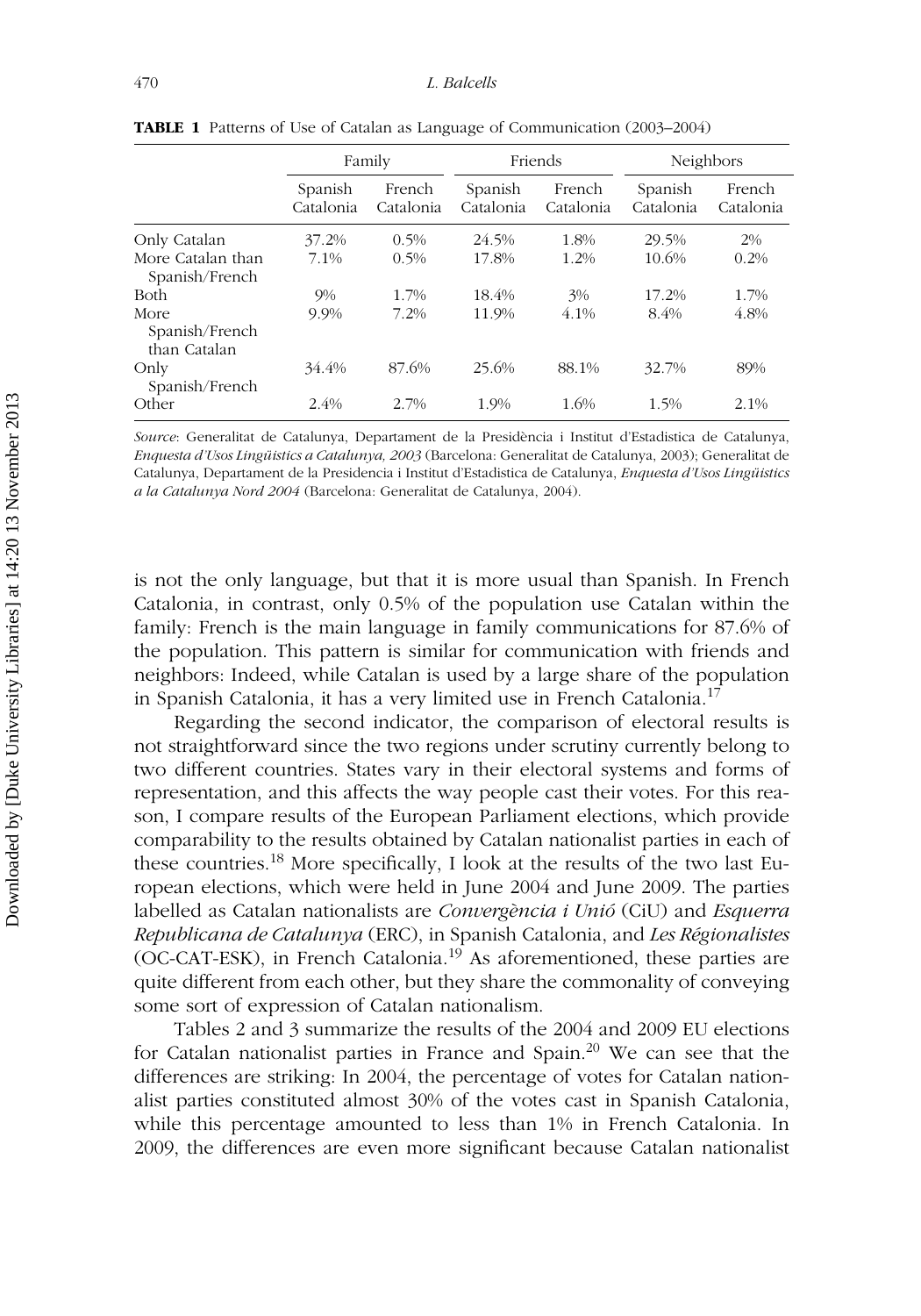|                            | Spanish Catalonia |         | French Catalonia |         |  |
|----------------------------|-------------------|---------|------------------|---------|--|
|                            | Total             | Percent | Total            | Percent |  |
| Census of the Region       | 5,228,861         |         | 295,380          |         |  |
| Turnout                    | 2,104,744         | 40.25%  | 123,440          | 41.79%  |  |
| Vote for Nat./Sec. Parties | 623,972           | 29.64%  | 933              | 0.76%   |  |

**TABLE 2** Results of European Elections 2004: Nationalist/Secessionist Parties

*Source*: Generalitat de Catalunya, Departament de Governacio, "Eleccions al Parlament Europeu 2004," ´ http://www20.gencat.cat/portal/site/governacio (accessed 9 January 2005); République Française, Ministère de l'Intérieur, "Résultats des élections européennes 2004," http://www.interieur.gouv.fr/Elections/ Les-resultats/Europeennes/elecresult\_\_europeennes\_2004/%28path%29/europeennes\_2004/index.html (accessed 9 January 2005)

parties increased their support in Spain (they altogether obtained 31.4% of the votes), but they received no electoral support whatsoever in France.<sup>21</sup>

In a nutshell, the two indicators used to proxy the salience of Catalan national identity provide us with a clear snapshot of the empirical puzzle that motivates this article: While Catalan national identity is currently salient in Spanish Catalonia, it is remarkably weak in French Catalonia. In the former territory, Catalan is a commonly spoken language, whereas in the latter it is a marginal language, only used by a very small segment of the population and known by its inhabitants to a much lesser extent. Furthermore, nationalism is an important instrument of political and social mobilization in the former territory, whereas it is not in the latter. Indeed, Catalan nationalist parties are extremely relevant in the Spanish Catalonia's political arena, and they obtain important support in the elections, even in those with a supranational character such as the elections at the European Parliament.<sup>22</sup> The recent upsurge in secessionism as well as the increased support towards political parties with a secessionist agenda only confirms this trend.<sup>23</sup> The opposite happens in France, where Catalan nationalist parties are almost invisible.

|                            | Spanish Catalonia |         | French Catalonia |         |  |
|----------------------------|-------------------|---------|------------------|---------|--|
|                            | Total             | Percent | Total            | Percent |  |
| Census of the Region       | 5,370,606         |         | 323,242          |         |  |
| Turnout                    | 1,984,066         | 36.94%  | 127,719          | 39.51%  |  |
| Vote for Nat./Sec. Parties | 623,023           | 31.4%   |                  | 0%      |  |

**TABLE 3** Results of European Elections 2009: Nationalist/Secessionist Parties

*Source*: Generalitat de Catalunya, Departament de Governacio, "Eleccions al Parlament Europeu 2009," ´ http://www20.gencat.cat/portal/site/governacio (accessed 10 March 2011); République Française, Ministère de l'Intérieur, "Résultats des élections européennes 2004," http://www.interieur.gouv.fr/Elections/ Les-resultats/Europeennes/elecresult\_\_europeennes\_2009/%28path%29/europeennes\_2009/index.html (accessed 10 March 2011).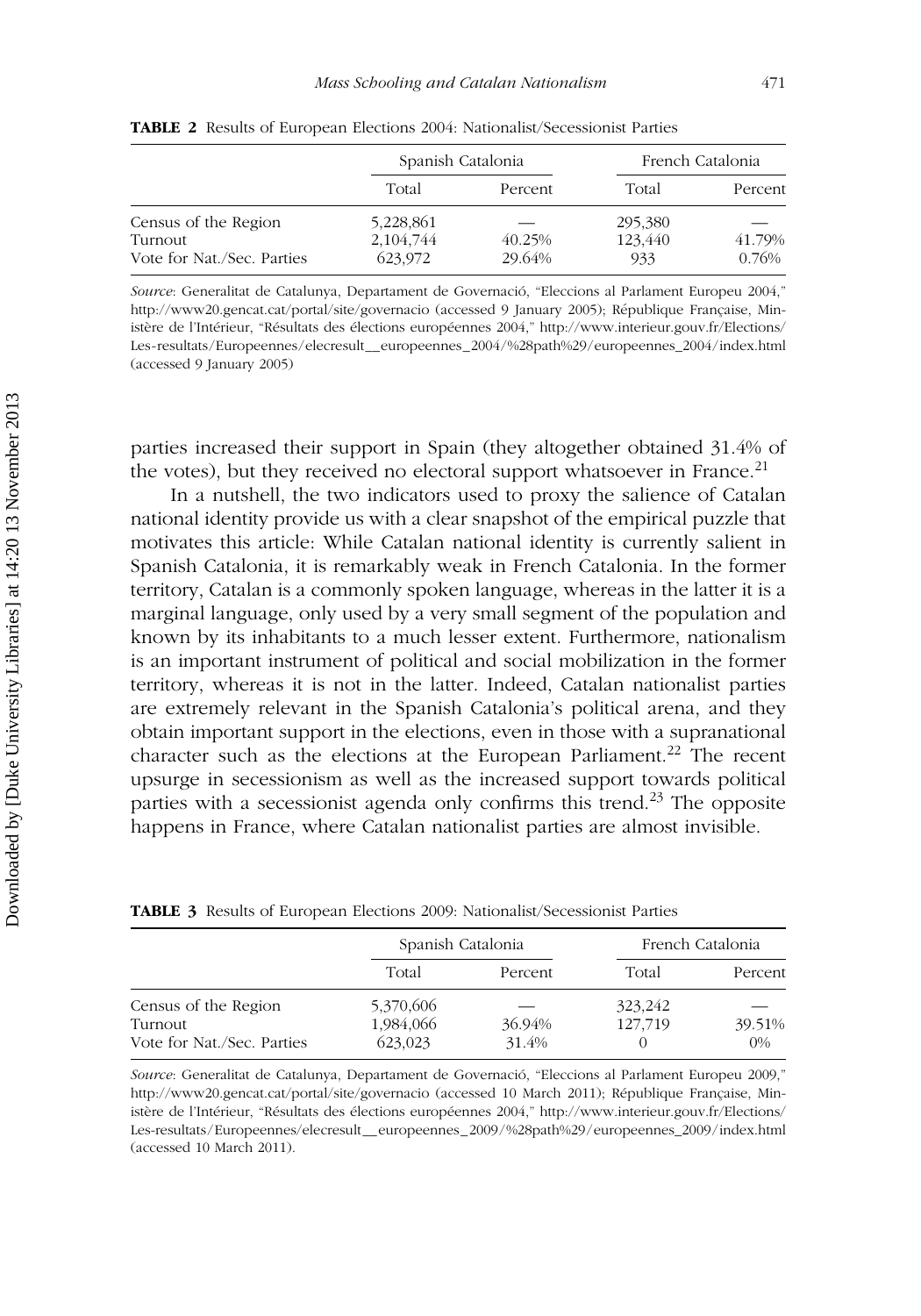#### TIMING OF CATALAN NATIONALISM

The emergence of Catalan nationalism as a political movement is generally thought to have taken place at the end of the 19th century.<sup>24</sup> Historians seem to agree that it was then that a previously extant ethnic Catalan identity started to politicize.<sup>25</sup>

The process by which Catalan ethnic identity became politicized and transformed into a national identity can be thought of as the result of a "movement of national revival," in Miroslav Hroch's terminology.<sup>26</sup> Hroch postulates that national revival processes are characterized by three phases: a Phase A of "scholarly interest" in the identity (past language, culture), a Phase B of "patriotic agitation," and a Phase C of "mass national movement."27 I would argue that there were differences between Spanish Catalonia and French Catalonia in each of these phases, but that the most important differences can be found in Phase B and in the conditions under which this phase of patriotic agitation took place. As we will see, this highly determined the diverging fates of Catalan nationalism in each of these two territories.

Hroch argues that "The beginning of every national revival is marked by a passionate concern on the part of a group of individuals, usually intellectuals, for the study of the language, the culture, the history of the oppressed nationality."<sup>28</sup> This depiction seems to match perfectly the Catalan case: Indeed, historians have outlined the impact of a cultural and historic movement that began in Catalonia in the mid-19th century. This movement, La Renaixença (1830–80), intended to revitalize the Catalan language and culture on the basis of the romantic conception of the medieval past of the nation.<sup>29</sup> Historian Albert Balcells argues that *La Renaixença* played a crucial role in the preparation of the atmosphere in which Catalan nationalism was to emerge, and he underscores that this movement succeeded in converting a vernacular Catalan language into a modern literary language.<sup>30</sup> The latter was important because illiteracy was widespread in Spanish Catalonia prior to the 19th century. Thus, the maternal and popular language acquired the possibility of becoming a literary language at the same time that the number of potential readers was starting to increase.<sup>31</sup> The will to have a Catalan literature heightened the need to *Catalanize* the school,<sup>32</sup> which—in turn—fuelled the nationalist movement, for Catalan elites thought that the only way to have a Catalan school was to achieve a certain degree of political autonomy or independence.

La Renaixença was particularly relevant in Spanish Catalonia, but it also took place in French Catalonia. In fact, when one of the main celebrations of the period, *Els Jocs Florals*, <sup>33</sup> was banned in Spanish Catalonia in 1901, a bishop of French Catalonia, Juli Carsalade du Pont, organized them in Perpignan, the capital of the French region. Also, there is a record of several Catalan patriotic writings in French Catalonia during this period. Yet, the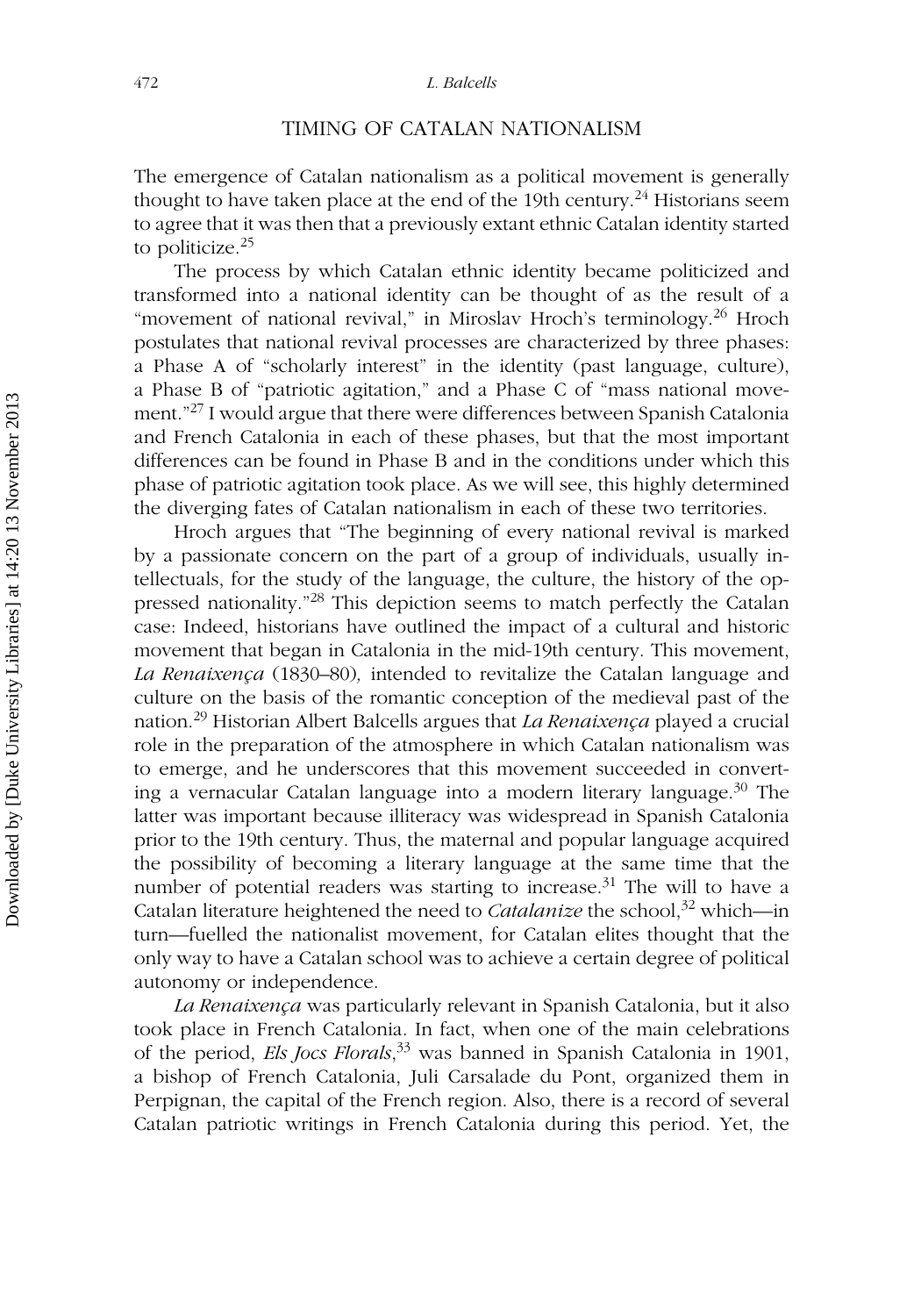movement was overall less prevalent in French Catalonia, where it was not as successful in bringing Catalan up to the status of a literary language. $34$ 

Hroch's period of "patriotic agitation" (Phase B) links the period of "scholarly interest" (Phase A) with the "rise of a mass movement" (Phase C), which takes place in the concluding phase of national revival.<sup>35</sup> During Phase B, "patriots" try to influence members of the nationality and to make them consider their membership in the nation as more than a simple natural fact. $36$  In other words, it is the phase of fermentation of the national consciousness. In Catalonia, it can be argued that this period started during the last years of *La Renaixença* and that it took place in a more obvious way during the first decades of the 20th century.

Indeed, while *La Renaixença* had a literary and cultural character at the beginning, it had become political by its end. With the Monarchic restoration in Spain in 1875, some sectors of Catalan society started to ask for the political recognition of *Catalunya*. A Catalanist political movement very slowly started to organize and to solidify its demands. In 1880, the First Catalanist Congress (*Primer Congres Catalanista ´* ) took place. In 1892, the Catalanist Union (*Unio´ Catalanista*), which united different Catalanist associations, met in the town of Manresa, where it approved the bases for a Catalan Constitution (*Les Bases de Manresa*) and it made a claim for an autonomous government for *Catalunya*. Later on, a Catalanist conservative political party, *La Lliga Regionalista*, was formed; this party became hegemonic in the Catalan political sphere between 1901 and 1923. Political Catalanism lost impetus between 1923–30 (during the Primo de Rivera dictatorship), but it resurfaced again in 1931, with the establishment of the Second Republic.<sup>37</sup>

In 1914, a Catalan self-government institution (*La Mancomunitat*) was created. This institution performed important tasks in the building of infrastructure (that is, roads and bridges), railroad systems, telephonic systems, and so on.<sup>38</sup> Simultaneously, it created a number of cultural and scientific institutions aimed at giving more prestige to the Catalan language and culture (for example, *Institut d'Estudis Catalans*, *Biblioteca de Catalunya*). Catalanism became quite prevalent in the public sphere during the first three decades of the 20th century: Catalan newspapers were created and different sorts of popular associations (for example, youth associations, cultural associations, etc.) joined the nationalist discourse.39

At the same time that these political changes were taking place in Spanish Catalonia, French Catalonia was living in relative political calm. French Catalan intellectuals and regional elites did not make political appeals similar to the ones made by intellectuals south of the border, and French Catalonia never achieved any sort of political autonomy within the French state. Hence, if Phase A of the national revival movement was already displaying some divergences between French and Spanish Catalonia, Phase B showed extremely diverging patterns in these two territories. These differences are to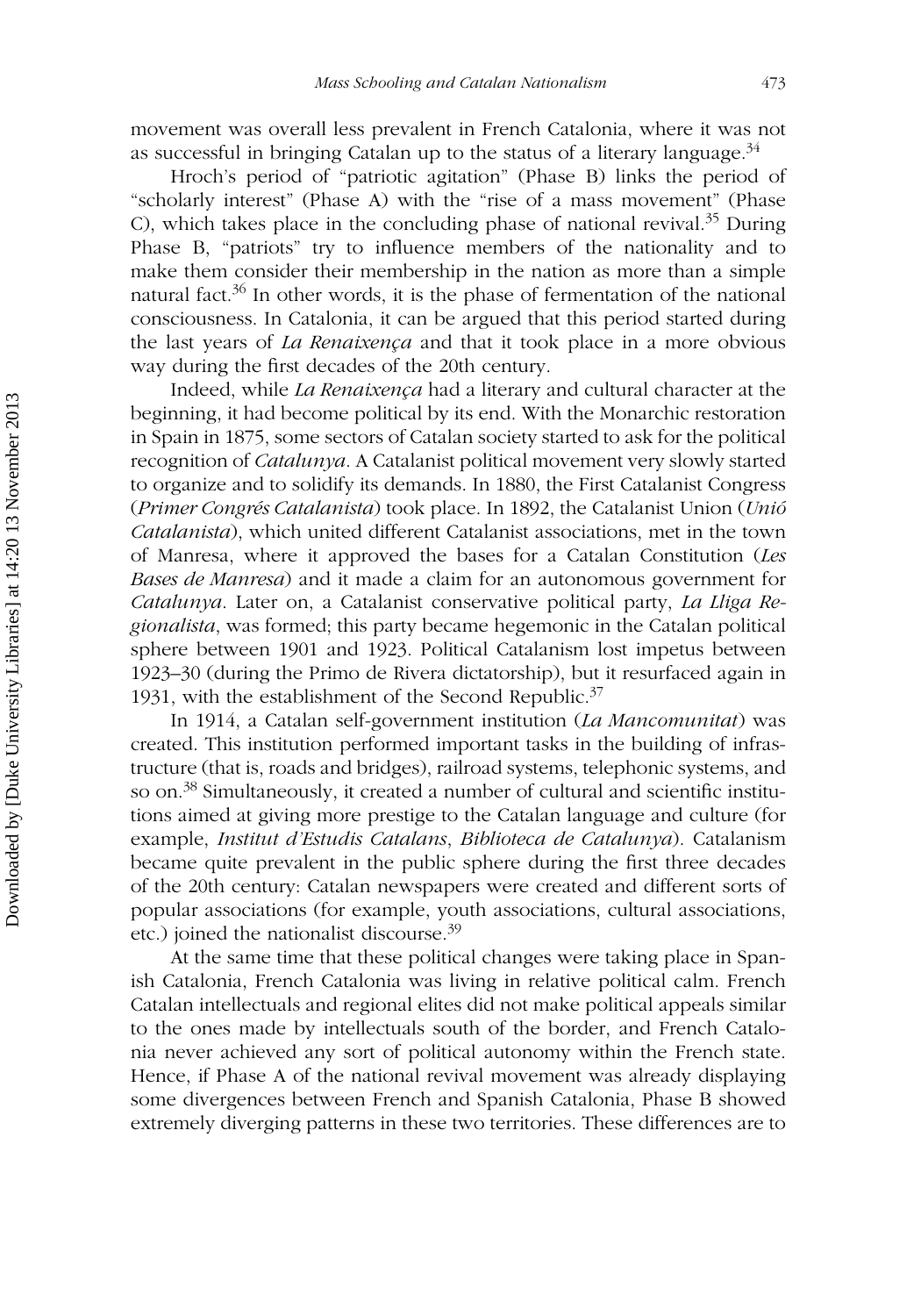a great extent explained by the schooling policies that had been undertaken by these states during the 19th century.

According to Darden's scholastic revolution theoretical framework,  $40$  the origins of nationalism lay in the development of mass schooling, literacy, and standardized and centrally controlled curricula, which provided the means for establishing shared ideas across large, geographically dispersed populations. The creation of a national identity was not only due to mass literacy, which facilitated the transmission of ideas across time and space,  $41$  but also to the existence of centrally controlled curricula, which facilitated the transmission of homogeneous ideological messages. Furthermore, "the ideas initially introduced through schooling were more enduring as they became accepted as commonplace truth and instilled in the popular culture."<sup>42</sup>

Keith Darden and Anna Grzymala-Busse have shown that nationalism and anticommunism during the late Soviet period was strong in those territories of the former Soviet Union in which the scholastic revolution took place prior to the incorporation into the USSR. $43$  In contrast, nationalism was not salient in those territories in which the scholastic revolution took place under Soviet rule. In the former territories the (pre-Soviet) national identity was transmitted across generations, despite the later Soviet invasion and Sovietization. Pre-Soviet national identities were enduring because the first generation of readers in a family (that is, those affected by the scholastic revolution) introduced the national sentiment with which they had achieved literacy into the family in a way that was retained by subsequent generations. Thus, the family was the main vessel of transmission of national identity once its members became literate. Darden and Grzymala-Busse explain how the scholastic revolution theory differentiates itself from other modernization theories:

Although education is typically seen as part of a bundle of developments—urbanization, industrialization, income growth—due to the legacy of modernization theory, the role of education is causally and empirically distinct. Schooling provides the one clear channel for the *deliberate and systematic* inculcation of a set of values. And the critical aspect of mass literacy is its timing: the national ideas instilled in a population during the *first round of mass schooling*—when a community first shifts from an oral to a literate mass culture—are durable, and the first schooled generation will transmit those values in ways that previous or subsequent cohorts do not.<sup>44</sup>

Going back to the Catalan case, the main difference between France and Spain at the beginning of the 20th century was that while France had already undertaken a nation-building process, which relied quite strongly on the schooling system and on the spread of mass literacy, Spain had not. State-promoted nation-building impeded the fermentation of Catalan nationalist ideas in France because a first schooled generation had already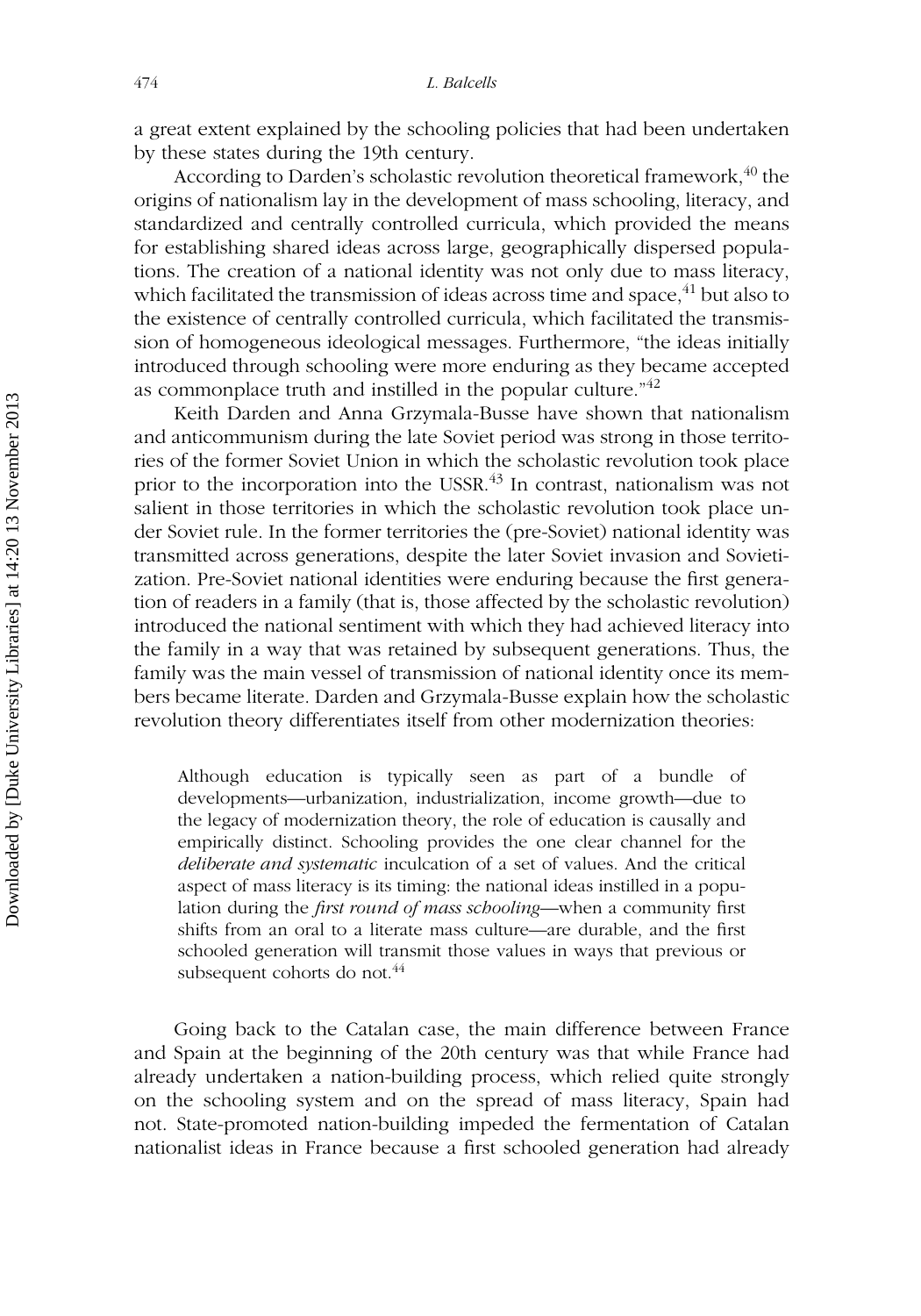been socialized as French patriots. In Spain, the process of nation-building had more or less failed, and so did the scholastic revolution; in consequence, nationalist ideas could ferment well among the Catalan population during the aforementioned Phase B. As Peter Sahlins put it, "In Spain, Catalan nationalism made its appearance: the nation became Catalonia, and it became politicized. But the claims of Catalan nationalism found little resonance in the Catalan counties north of the border, where the nation remained France."<sup>45</sup>

In the aftermath of the French revolution, the French state started a nationwide public school system, which achieved its maturity during the Third Republic (1870–1940). "There were about thirty-six thousand schools in France by 1829, and twice that many in 1906."<sup>46</sup> This system aimed at spreading literacy across the territory and also at educating children under the values of the French Republic, which they had to consider their own nation. The schooling laws of 1881–82 (also called the *Ferry Laws*) became the main legal support of a process of cultural and linguistic homogenization of the country.<sup>47</sup>

The French scholastic revolution encouraged the mass assimilation of a French national identity across the territory of the state. This process took place despite the previous existence of ethnic identities (for example, Catalan, Basque, Breton, Occitan), and it was made possible by strong repressive measures against the use of *patois* and against the maintenance of regional cultural traits.<sup>48</sup> Furthermore, the scholastic revolution was accompanied and facilitated by other types of nation-building measures: "The Republic furthered the policies of road and railway construction begun under the Second Empire and introduced new laws of mandatory military service and universal compulsory primary schooling, thus making the technological and cultural assimilation of peasants into Frenchmen."<sup>49</sup>

As Eugen Weber has well explained, the schoolteacher had a very relevant role in the task of spreading literacy and also channelled the cultural homogenization of France.<sup>50</sup> For example, Christian Camps argues that in 1886 circa 34.5% of teachers of French Catalonia were not indigenous to the region and that this permitted a greater introduction of French within the schools because teachers did not know Catalan.<sup>51</sup> In addition, Catalan was prohibited in schools. Furthermore, a state-wide structured system promoted the standardized (that is, homogeneous) formation of schoolteachers; the idea was to help spread the same type of education across the country.<sup>52</sup>

Catalans of France were totally subjected to this process of mass schooling and induced cultural homogenization by the French state. Following the scholastic revolution framework, we can assume that the main effect of this wave of mass education—by which children of illiterate parents were taught in French and in the values of the French Republic and *Patrie*—was their adoption of a French national identity. This French identity was then reproduced within the families and therefore persisted.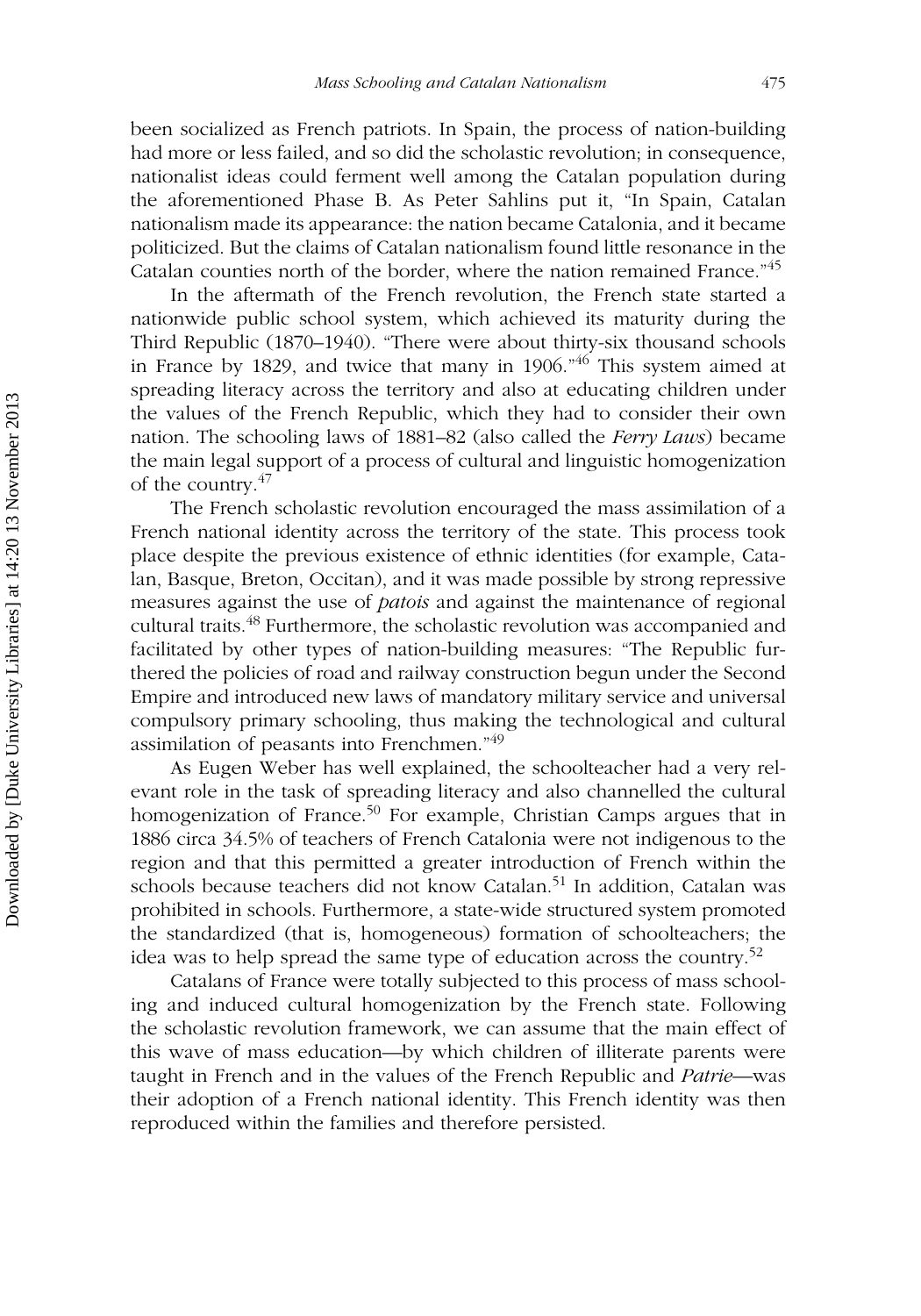But, what was happening in Spain during the 19th century and the beginning of the 20th century? Was the Spanish nation built? If not, why? How did this influence the creation and mass assimilation of a Catalan national identity? Several authors have tied the advent of Catalanism to the weakness of the Spanish state.<sup>53</sup> What Sahlins, for example, says about the county of Cerdanya, which was split by the Treaty of Pyrenees, is: "The two Cerdanyas were definitively tied to the historical trajectories of their respective polities: the French Cerdagne experienced an economic assimilation and cultural integration into France, whereas the Spanish Cerdanya partook of the structural underdevelopment of Spain and of the claims of Catalan nationalism."<sup>54</sup> However, what is the exact mechanism that links the weakness of the Spanish state with the relative success of Catalan nationalism? I argue that it is not state weakness *per se* but rather the absence of a Spanish scholastic revolution during the 19th and 20th centuries that permitted the assimilation of a Catalan national identity by the inhabitants of Spanish Catalonia at the beginning of the 20th century. During the period of patriotic agitation Catalan people were likely to adopt a Catalan national identity because they were not massively literate and they had not previously assimilated a Spanish national identity. In other words, had they been exposed to a process of mass schooling in Castilian and imbued with the values of the Spanish nation, they would probably not have adopted a Catalan national identity.

Fernando García de Cortázar and José Manuel González argue that "If in France the educational reform was crucial in the development of the national unity by abolishing the 'particularities' and the regional languages, in Spain the deficient schooling truncated this possibility, permitting the persistence of the local languages."<sup>55</sup> However, the Spanish state was by no means more tolerant with minorities as compared to the French state. Since the 18th century, the Spanish state had enacted regulations prohibiting the use of Catalan and other minority languages in education (for example, *Real Cedula de Aranjuez ´* , 1768; *Ley Moyano*, 1857; *Real Decreto*, 1902), which were envisioned to achieve a cultural homogenization across the Spanish territory.<sup>56</sup> Yet, the regulations in these laws could not be enforced at the time because the Spanish state school system was in extremely poor shape.<sup>57</sup>

Some authors argue that the Spanish school system owes its deficiencies to the liberal reforms of the 19th century; quite especially the *Desamortizacion de Mendiz ´ abal ´* (1836–37) and *Madoz* (1855), which dismantled the apparatus of elementary education sustained by local governments or the Catholic Church. The lack of state resources and a quite violent 19th century (with three civil wars—the *Carlist* wars; different transitions from a monarchy to a liberal system; and the wars against the United States over Cuba and the Philippines) also account for the underdevelopment of Spanish schools. Finally, the rural character of the Spanish state—in combination with economic underdevelopment—hindered the creation of a structured school system. Schooling was very often resisted by the people themselves: "It was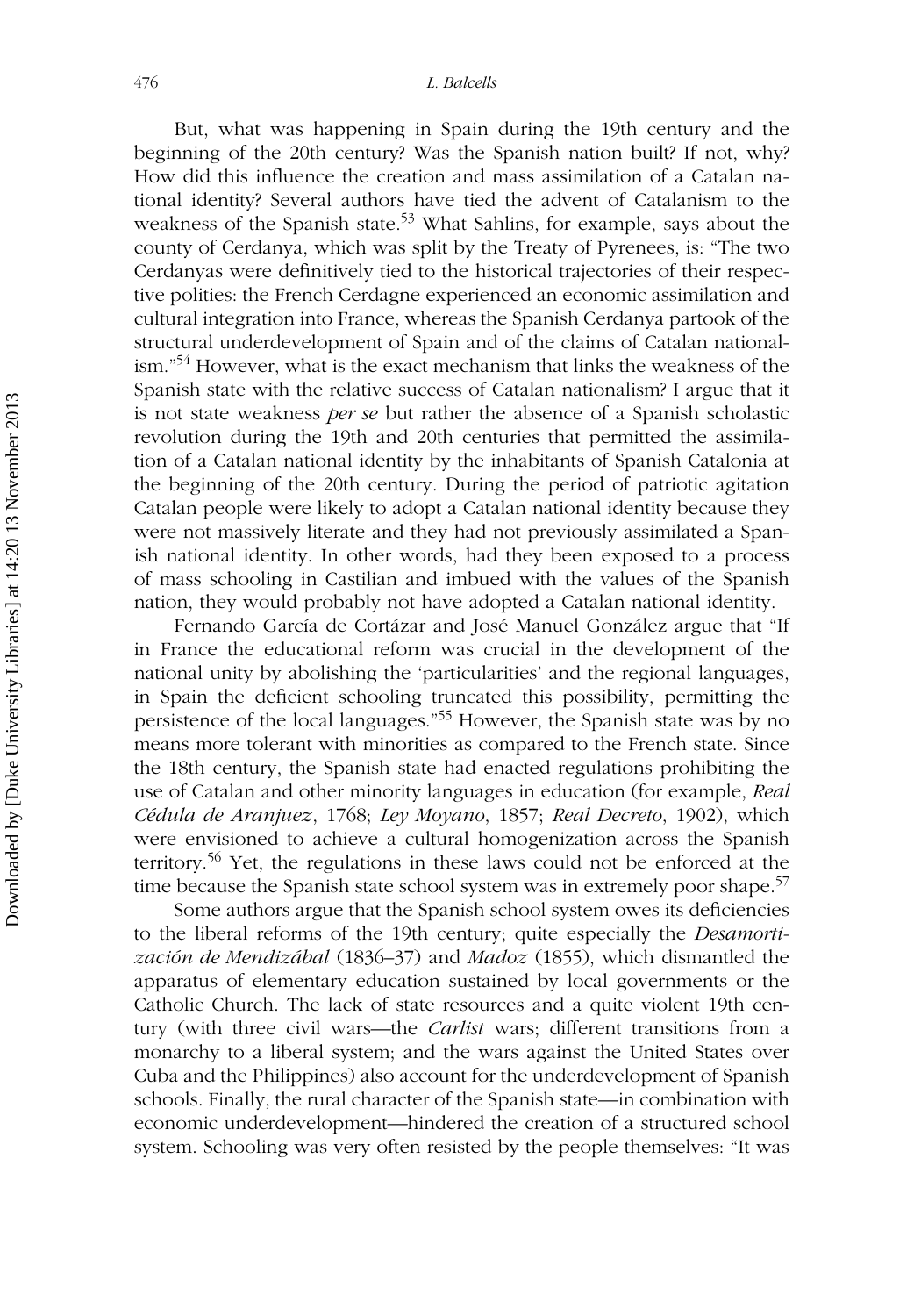mainly in the rural areas of the country where the constraints and resistances for schooling were created; the school institution was considered imposed, costly and useless."<sup>58</sup> Lower class families often neglected school attendance.

In addition to the weakness of the Spanish state and to the absence of a proper Spanish scholastic revolution, the fact that the spread of mass literacy took place in Spanish Catalonia during a period in which Catalan nationalism was prevalent in the political sphere (that is, the first decades of the 20th century) had important consequences for the mass assimilation and endurance of Catalan national identity. First, with the creation of the autonomous institution of *La Mancomunitat* in 1914, a process of public schooling in Catalan was set off: "With *La Mancomunitat*, [Catalan] became once again an official language [...]; new schools were created, as well as institutions where it was the main or the exclusive language."<sup>59</sup> Second, the private sector, which was not particularly keen on the (Spanish) state, had an increased role in elementary education in Catalan during the first decades of the 20th century.<sup>60</sup> This had important implications for the nature of schooling as well as for its ideological content.<sup>61</sup>

It can in fact be argued that during the first decades of the 20th century there was in Catalonia a process of education in a general framework of suspicion against the state, expressed in some form of apoliticism or with antisystem proposals. $62$  This process was led by the private educational sector, which was often religious<sup>63</sup> but other times secular. Some of these schools were clearly confrontational with the state. For example, the anarchist movement started to develop an alternative educational project at the verge of the 20th century, The Modern School (*L'Escola Moderna*) of Ferrer i Guàrdia, which had 47 branches in 1906, when it was shut down after anarchist Mateu Morral (Ferrer i Guardia's librarian) attempted to kill ` the King of Spain Alfonso XIII. According to Alexandre Gal´ı, these anarchist and other popular (that is, working class) schools continued to operate clandestinely until the outbreak of the Spanish Civil War in 1936.<sup>64</sup> Among popular schools, there were also schools that aimed at gender equality.<sup>65</sup>

The Catalanist movement created the first Catalan school in Barcelona in 1898 (school *Sant Jordi*); more Catalan schools were created later, and they organized the Association for the Protection of the Catalan Education (APEC or *La Protectora*).<sup>66</sup> This association promoted the publication of books for Catalan schools, which aimed at teaching the history and geography of *Catalunya*. The association observed a significant increase during the first two decades of the 20th century: It went from 93 schools in 1910 to 121 in 1920.<sup>67</sup>

Schoolteachers had an important role in the socialization of the students with the values of the Catalan nation. Unlike France, in Spain teachers were not instructed on a homogeneous basis, and they therefore did not necessarily feel connected to the Spanish state. In addition, the Catalanist movement created a School of Pedagogy (*Escola de Mestres*) to train teachers in Catalan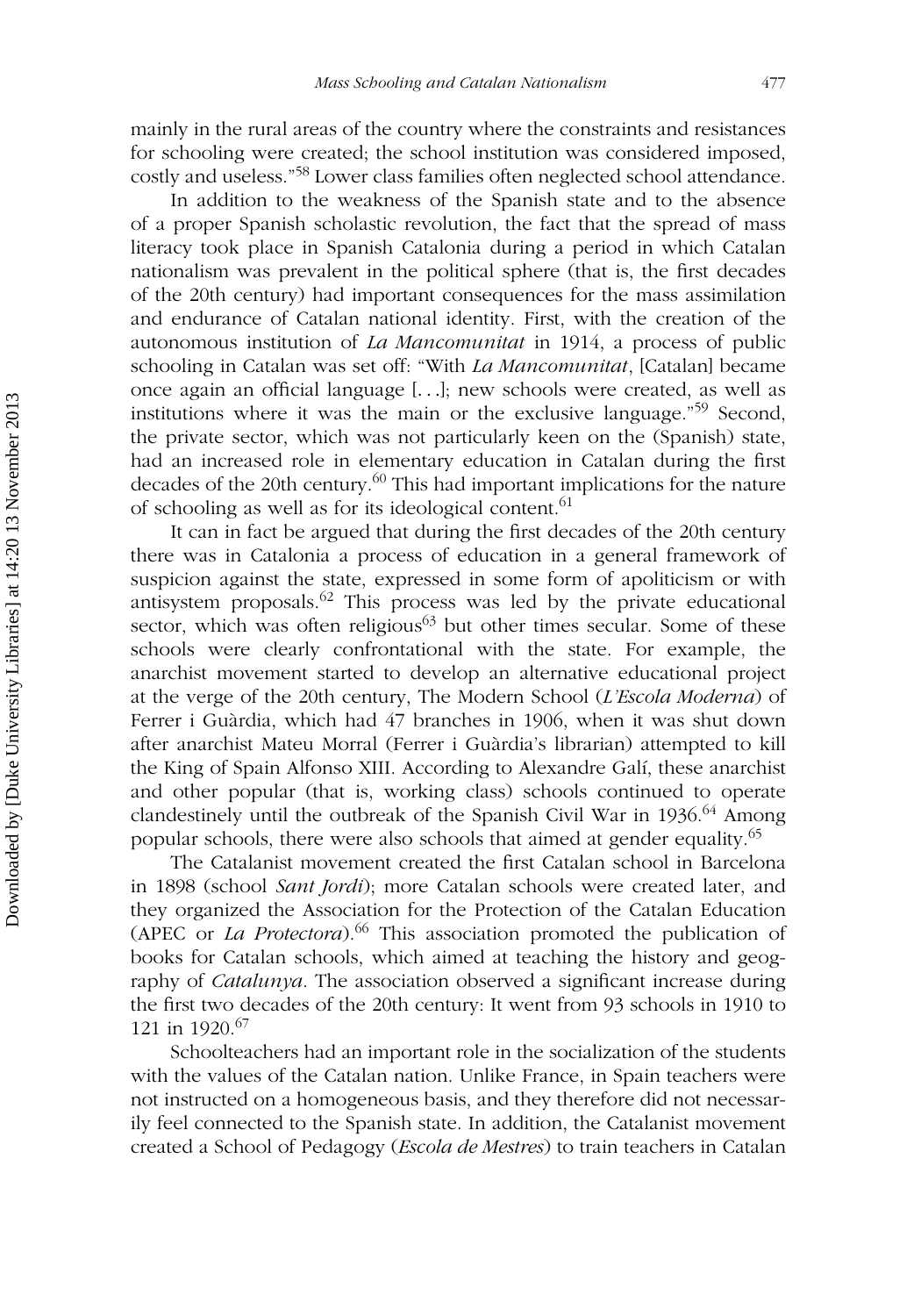|                                  | 1855   | 1885   | 1894   |
|----------------------------------|--------|--------|--------|
| French Catalonia                 | 56.37% | 38.2%  | 21.43% |
| France (all Departments)<br>Mean | 42%    | 16.45% | 8.5%   |
| St. Dev.                         | 20.97  | 12.3   | 8.1    |
| Median                           | 54.4%  | 15.6%  | 6.6%   |

**TABLE 4** Illiteracy in France and French Catalonia in the 19th Century

*Source:* ICPSR Study Num. 48, "Social, Demographic, and Educational Data for France, 1801–1897," *Datasets: 95, 162, 165.*

pedagogy and to instil Catalan patriotic values on the educators.<sup>68</sup> Thus, schools became crucial sites of contestation of national identity during this period. Although this was clearly the case when schooling was conducted in Catalan, it was also the case when schooling was conducted in Castilian. Children were not generally instructed on the basis of Spanish patriotic values; in other words, they did not bridge the learning of Castilian to loyalty to a Spanish nation.<sup>69</sup>

During the period of the Spanish 2nd Republic (1931–39), the Catalan schooling system was enhanced due to the Republican ideals of mass literacy and fair education. Public schools were a competence of the regional government of Catalonia (*La Generalitat*) and they had a Catalan curriculum.<sup>70</sup> These schools were key in the spread of mass literacy in Catalonia.<sup>71</sup>

In a nutshell, Catalan public schools (of the periods of political autonomy), anarchist and popular schools, and private Catalanist or religious schools made an important contribution to the existence of a somewhat alternative scholastic revolution in Spanish Catalonia at the beginning of the 20th century. They socialized a first generation of literate citizens with values of either suspicion against the Spanish state or love for the Catalan nation. All of this happened at the same time that a national movement was growing at the political and societal level, and it influenced the spread and endurance of Catalan nationalism.

In Tables 4 and 5, we can see data on literacy rates in France and French Catalonia in the 19th century and data on literacy rates in Spain and Spanish Catalonia in the 19th and 20th centuries.<sup>72</sup>

|  |  |  |  |  |  |  | <b>TABLE 5</b> Illiteracy in Spain and Spanish Catalonia in the 19th and 20th Centuries |  |  |  |  |  |  |
|--|--|--|--|--|--|--|-----------------------------------------------------------------------------------------|--|--|--|--|--|--|
|--|--|--|--|--|--|--|-----------------------------------------------------------------------------------------|--|--|--|--|--|--|

|                                                           | 1887 - |  | 1900 1910 1920 1930 1940 1950 1960 1970 1981 |  |             |             |
|-----------------------------------------------------------|--------|--|----------------------------------------------|--|-------------|-------------|
| Spanish Catalonia 60% 53% 42% 29% 21% 14% 10% 7%<br>Spain |        |  | 65% 59% 52% 44% 32% 23% 17% 14%              |  | 6%<br>$9\%$ | $5\%$<br>6% |

*Source:* Mercedes Vilanova and Xavier Moreno, *Atlas de la Evolución del Analfabetismo en España de 1887 a 1981* (Madrid: CIDE, 1992), 218.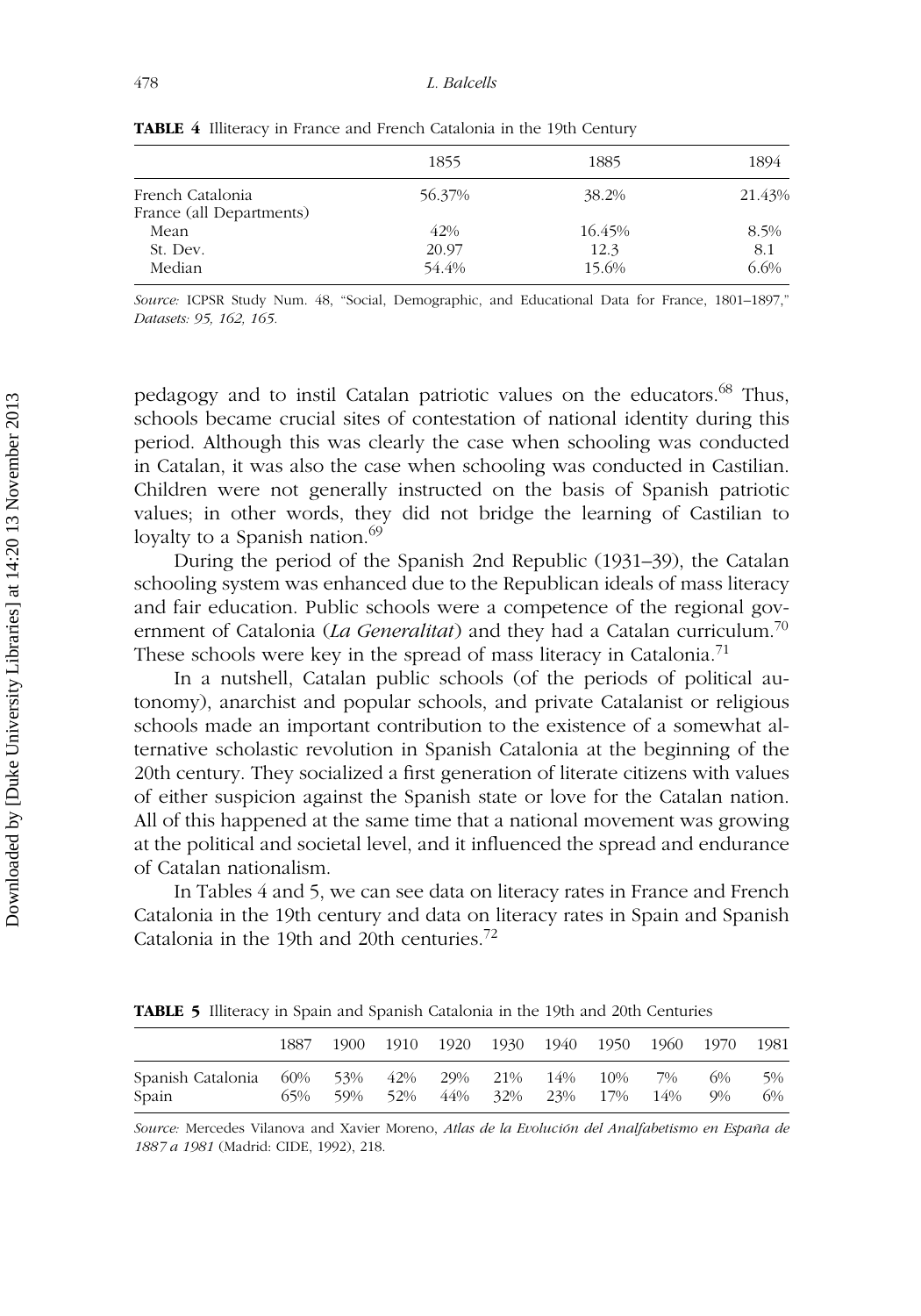Table 4 depicts the rate of illiteracy in three different dates (1855, 1885, and 1894) for the *Département des Pyrenées Orientales* (that is, French Catalonia) and the mean rate of illiteracy in all the *départements* of France (a total of 80), as well as the standard deviation and the median for all of France.<sup>73</sup> We can see the level of illiteracy in French Catalonia decreased from 56.4% in 1855 to 38.2% in 1885. This implies a difference of 18.2 percentage points in this 30-year period. For all the *départements* of France, the differences between these two periods are even more striking: In 1855, the mean level of illiteracy in all of France was 42%; in 1885, the mean level of illiteracy was 16.5%—with a standard deviation much smaller than the standard variation in 1855, which implies that the differences between regions diminished. Thus, between 1855 and 1885, the average level of illiteracy of all France decreased by 25.5 percentage points. In 1894, the average rate of illiteracy was 8.5% in all France, and 21.4% in French Catalonia. The latter can be considered a low rate of illiteracy for the end of the 19th century. In short, the data indicate that by the end of the 19th century the spread of mass literacy had materialized in France and French Catalonia.

Table 5 depicts the rate of illiteracy in Spain and Spanish Catalonia from 1887 to 1981 (in decades). We can observe that levels of illiteracy were much higher as compared to French Catalonia at the end of the 19th century. In 1887, the level of illiteracy in Spanish Catalonia was 60% (recall that in French Catalonia it was 38.2% in 1885). In 1900, it continued to be much higher than in French Catalonia at 53%, which doubles the rate of illiteracy in French Catalonia in 1894. In Spanish Catalonia, an important decrease in the rate of illiteracy did not take place until the 1910s and 1920s, and this region did not reach a moderate rate of illiteracy (that is, 21%) until the decade of the 1930s. By 1940, despite the mayhem of the Spanish Civil War (1936–39), the rate of illiteracy was already 14%.

Importantly, the data in Table 5 show that in Spanish Catalonia the increase in literacy took place precisely during the years when pro-Catalan educators were at the peak of their influence, namely the three first decades of the 20th century. Also, if we compare the illiteracy rates from Spain and Spanish Catalonia, we can observe that Catalonia was under the average of illiteracy of the country for the whole period 1887–1981, but that the gap widened significantly in the 1910s, 1920s, and 1930s, and it only started to shrink in the 1940s and 1950s. That is consistent with the idea that Catalonia underwent during those decades a scholastic revolution that was somewhat independent from the rest of Spain.

The data on literacy in Tables 4 and 5 are thus strongly supportive of the thesis in this article. The data show that the spread of mass literacy took place in French Catalonia well before it did in Spanish Catalonia. By the end of the 19th century, 80% of the population in French Catalonia was literate. People in French Catalonia had been exposed to the scholastic revolution led by the French state during the last half of the 19th century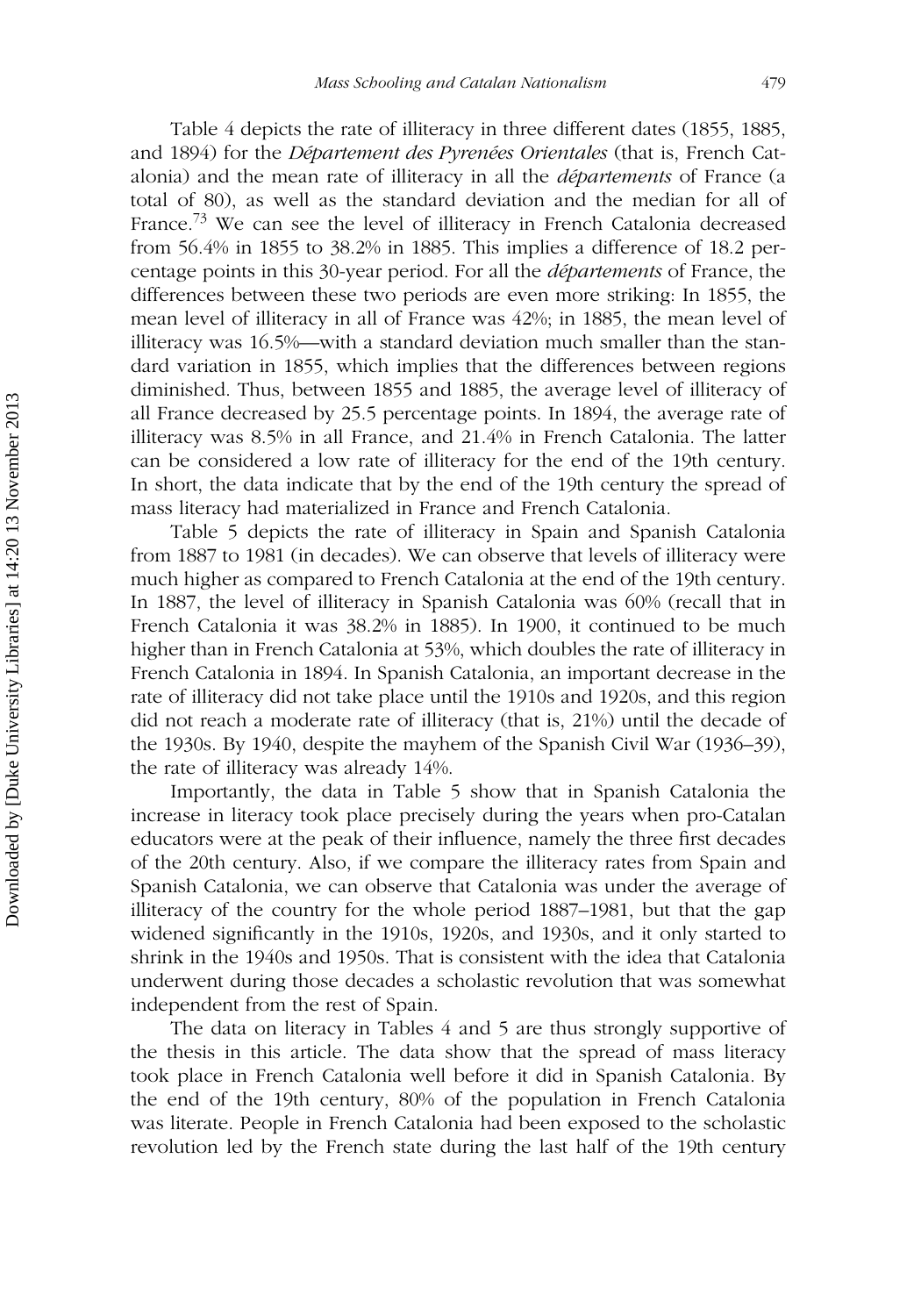and they acquired a French national identity. At the beginning of the 20th century, when the phase of Catalan national revival took place, people in French Catalonia already had a French national identity. This explains why the phase of national revival was not successful in this region and Catalan national identity was not assimilated by the masses. In contrast, only 40% of the population in Spanish Catalonia were literate by the end of the 19th century. That is, when the Catalan national revival movement emerged most people in Spanish Catalonia did not have an ingrained national identity. These people were therefore apt to assimilate the national identity that was being mobilized (that is, Catalan). And the decades of utmost increase in literacy rates in Spanish Catalonia were precisely those decades in which Catalan nationalism was relatively strong in the political arena and in which education was partially undertaken in Catalan. This led to the assimilation of a Catalan national identity by the first generation of literates, which gave Catalan identity the potential to endure.

#### **CONCLUSIONS**

This article has addressed the question of what explains the variation in the salience of Catalan national identity across the Franco-Spanish border, and it has aimed to provide further insights into the long debate about the origins of Catalan nationalism.<sup>74</sup> In order to do this, it has connected Darden's theory on the origins of nationalism<sup>75</sup> to a particular periodization of national revival movements,<sup>76</sup> and it has done a process-tracing analysis of the evolution of Catalan nationalism in these two regions since their division in the 17th century. The article has shown that current patterns are likely to be explained by historical differences in the state-building processes in Spain and France and—more specifically—by differences in mass schooling policies, which affected the creation and assimilation of a mass Catalan national identity in each of these territories. On the one hand, in Spanish Catalonia, mass literacy took place significantly later than in French Catalonia. This explains the diverging levels of support for the Catalan nationalist movement in French Catalonia and Spanish Catalonia when it emerged at the end of the 19th century. On the other hand, in Spanish Catalonia, the process by which the majority of the people became literate during the first three decades of the 20th century was not fully controlled by the Spanish state. Instead, it was controlled by Catalanist sectors, which taught in Catalan language and linked the language to a Catalan nation; by libertarian sectors that educated while displaying hostility against the state; or by religious sectors that did not feel especially attached to the state. By contrast, in France, the process of mass literacy had been highly commanded by the state, and it had bridged literacy to the teaching of patriotic values. All of the above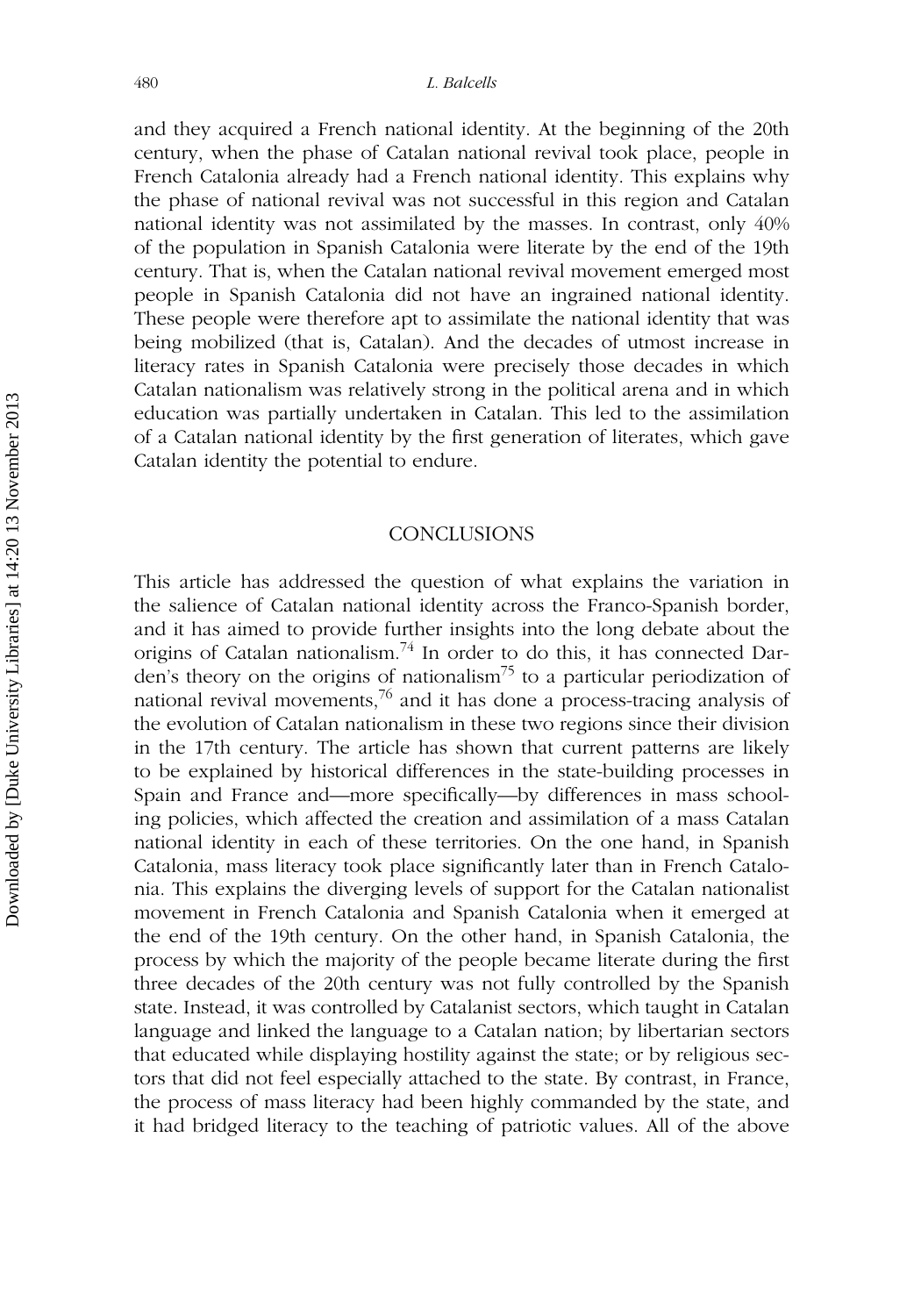explains why in Spanish Catalonia a Catalan national identity was assimilated by the masses and endured (so that national identity is salient nowadays), while in French Catalonia the French national identity is the one that persisted.

Hroch depicts the state of the art of nationalism studies in the following way: "Every historian of national movements agrees there are numerous data gaps in our understanding of them. In this sense, all defensible conclusions remain no more than partial findings, and all 'theories' should be taken as projects for further research. Polemically, one might say that at the moment we have an overproduction of theories and a stagnation of comparative research on the topic."<sup>77</sup> This article has the merit of not introducing a novel theory but rather testing a recently introduced theory with an important case. By showing that a theory accounting for variation in the former Soviet Union<sup>78</sup> can also be explanatory of a Western European case, the article is making a clear contribution to the literature.

In addition, the framework hereby presented is not frontally challenging well-established explanations of Catalan nationalism; rather, it nuances them in the light of new theories and empirical evidence. If anything, the article supports a constructivist standpoint as opposed to instrumentalist perspectives, which tend to overestimate the importance of economic incentives of Catalan elites and their role in promoting a particular national identity among rank-and-file citizens.<sup>79</sup> Instrumentalism cannot explain why Catalan national identity was politicized only in Spain—and not in France—and it cannot explain why Catalan national identity has endured over time. For example, Catalan national identity has persisted after decades of systematic repression during Franco's dictatorship  $(1939–77)$ ,<sup>80</sup> when instrumental incentives should have led people to abandon this identity. The theory in this article accounts for this endurance,<sup>81</sup> and it predicts the persistence of Catalanism in the future. Indeed, despite the fact that the Spanish state has recently approved some laws aimed at reducing the presence of Catalan language in schools and—in this way—promoting the assimilation of Catalans into a Spanish national identity, $8^2$  this seems unlikely to happen. Catalan identity is now crystallized in a massively literate society; thus, following the scholastic revolution framework, it is too late for the Spanish state to instil a national identity through schooling.

Overall, the evidence in this article is supportive of the idea that the building of a national identity is a prolonged process, and it does not only hinge on the short-term motivations of politicians. As we have seen, the reaction of the masses—and not only the elites—is also explanatory of these processes. Finally, this article shows that the context surrounding the process of nation-building is not superfluous and that it clearly determines the nature and endurance of nationalism.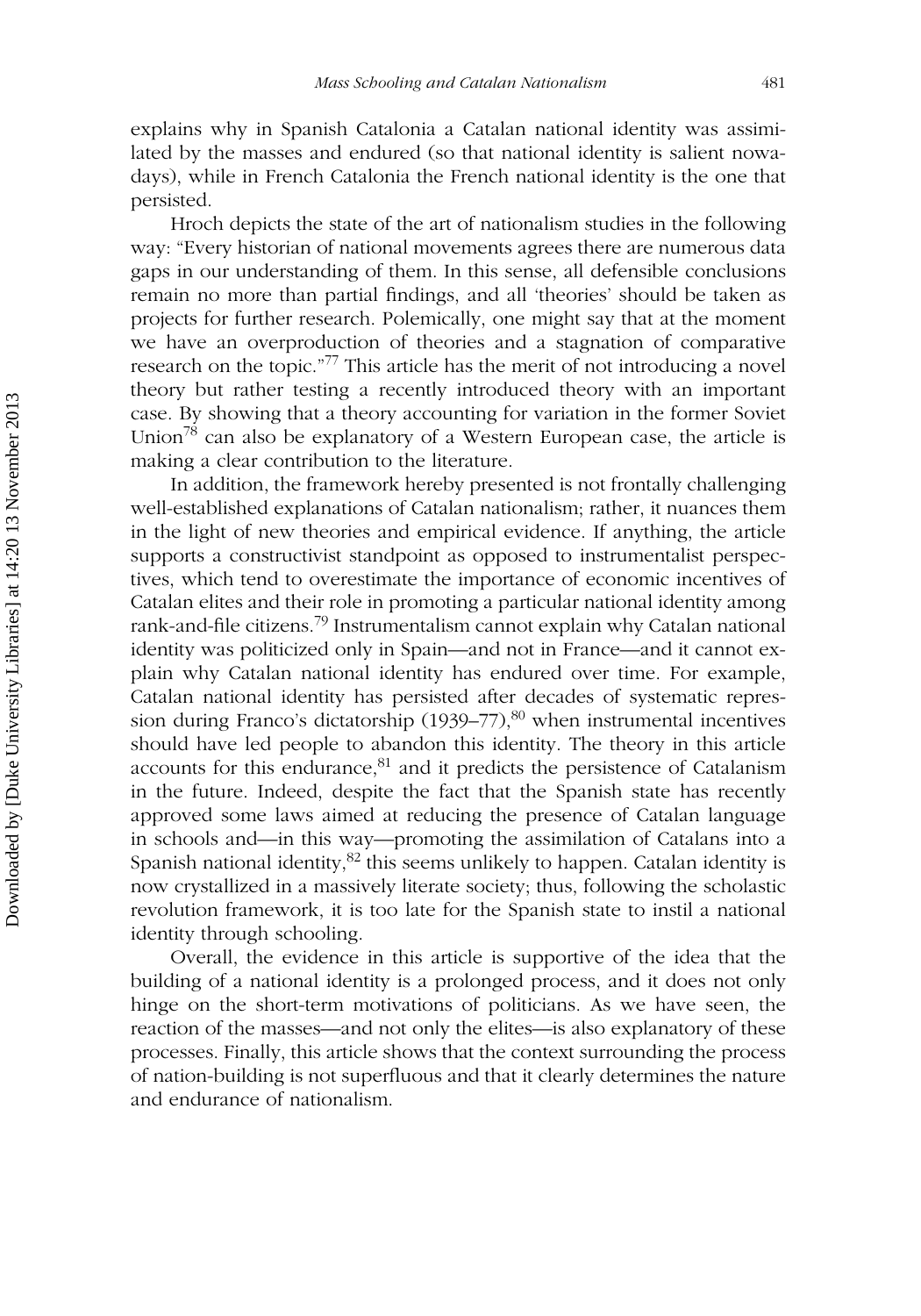#### ACKNOWLEDGMENTS

The author thanks Keith Darden, Carles Boix, Maria Jose Hierro, Marc San- ´ jaume, four anonymous referees, and the editor Adrian Guelke for comments and suggestions to previous versions of this article.

#### **NOTES**

1. The Franco-Spanish War of 1648–59 was one of Europe's great wars and it generated approximately 108,000 battle deaths. Charles Tilly, *Coercion, Capital and European States: AD 990–1992* (Oxford: Blackwell, 1990), 165.

2. The current counties of Roussillon, Conflent, Capcir, Vallespir, and northern Cerdanya were ceded to the French crown. Llívia did not become part of the French kingdom because the treaty stipulated that only villages were to be ceded to France, and Llívia was considered a town.

3. For example, Jordi Sole-Tura, ´ *Catalanisme i Revolucio Burgesa: La S ´ ´ıntesi de Prat de la Riba* (Barcelona: Ediciones 62, 1967); Jaume Vicenç-Vives, *Approaches to the History of Spain* (Berkeley: University of California Press, 1970); Juan Linz, "Early State-Building and Late Peripheral Nationalisms Against the State: The Case of Spain," in Stein Rokkan and Shmuel Noah Eisenstadt, eds., *Building States and Nations: Analysis by Region* (Beverly Hills: Sage, 1973), 32–116; Albert Balcells, *El Nacionalismo Catalan´* (Madrid: Historia 16, 1991); Peter Sahlins, *Boundaries: The Making of France and Spain in the Pyrenees ´* (Berkeley: University of California Press, 1989); Josep Termes, *Historia del Catalanisme fins al `* 1923 (Barcelona: Pòrtic, 2000); Carles Boix, *L'Obertura Catalana* (Barcelona: Idees Assaig Breu, 2002).

4. Keith Darden, *Resisting Occupation: Mass Schooling and the Creation of Durable National Loyalties* (New York: Cambridge University Press, 2013).

5. Eugen Weber, *La Fins des Terroirs: La Modernisation de la France Rurale (1870–1914)* (Paris: Fayard/Editions Recherches, 1983).

6. Linz, "Early State-Building."

7. Darden, *Resisting Occupation.*

8. Linz, "Early State Building;" Borja De Riquer, "Reflexions entorn de la dèbil Nacionalització espanyola del Segle XIX," *L'Avenc¸* 170: 8–15 (1993).

9. Solé-Tura, *Catalanisme i Revolució Burgesa*; Ernest Gellner, *Nations and Nationalism* (Ithaca: Cornell University Press, 1983).

10. Benedict Anderson, *Imagined Communities* (London & New York: Verso, 1983).

11. While Spanish Catalonia has the status of Autonomous Community within the Spanish decentralized system, French Catalonia roughly corresponds to a province within the highly centralized French state.

12. John Gerring, *Case Study Research. Principles and Practices* (NY: Cambridge University Press, 2007), 45. Note that causality of the scholastic revolution on durable national identities has been claimed in previous prominent works, such as Darden, *Resisting Occupation,* or Keith Darden and Anna Gryzmala-Busse, "The Great Divide: Literacy, Nationalism and the Communist Collapse," *World Politics* 59(4): 83–115 (2006).

13. This region corresponds roughly to the *Departement ´* 66: *Pyrenees Orientales ´* (also *Departement ´ de Languedoc-Roussillon*) within the French state, although the correspondence with the French department is not perfect (there is a county, *La Fenolleda*, included in the French Dep. 66 that is considered Occitan, not Catalan). Nonetheless, in this article, I will consider these two entities (French Catalonia and Dep. 66) as the same thing for this is the most plausible way to proceed in order to study the region analytically.

14. ERC has always been a fully-fledged secessionist party, while CiU has only recently made explicit claims for independence; "Catalonia Europe's Next Independent State? A Row about Money and Sovereignty," *The Economist* (Sept. 2012), www.economist.com/node/21563347 (accessed 22 Sept. 2012); Raphael Minder, "Catalan Leader Boldly Grasps a Separatist Lever," *The New York Times*, 5 Oct. 2012.

15. David Laitin, *Identity in Formation: The Russian-Speaking Populations in the Near Abroad* (Ithaca and London: Cornell University Press, 1998); Maria José Hierro, *El Voto Nacionalista en Cataluña: Criterios Adscriptivos y Voluntaristas* (Tesina DEA, Universidad Autonoma de Madrid, 2008). ´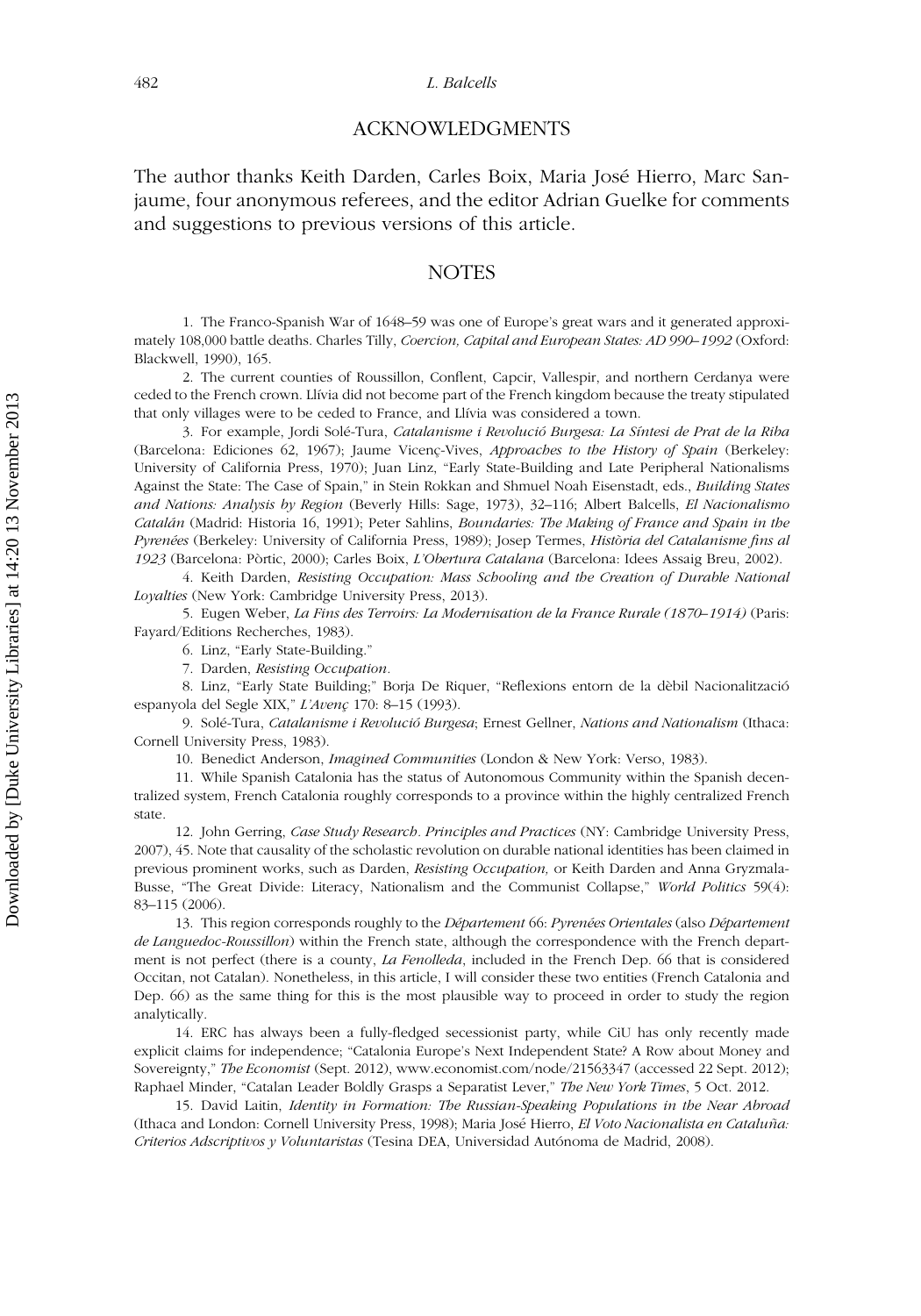16. The Survey of Linguistic Uses of Catalonia 2003 (*Enquesta d'usos lingüístics a Catalunya 2003*) consisted of telephone interviews with 7,257 individuals (older than 15) distributed across the territory of Spanish Catalonia. The Survey of Linguistic Uses of North Catalonia 2004 (*Enquesta d'usos lingüístics a la Catalunya Nord 2004*) was based on telephone interviews with 400 individuals (older than 15) in the territory of French Catalonia. Whereas there is a more recent (2008) survey on the use of Catalan in Spanish Catalonia, which shows similar patterns, there is not a similarly recent survey for French Catalonia.

17. According to a Feb. 2013 survey by the *Centre d'Estudis d'Opinio´* (CEO), 58% of people in Spanish Catalonia consider Catalan to be their language (*llengua propia*); 33% of Catalans consider Spanish to be their language, and 7.7% consider both Catalan and Spanish to be their languages.

18. Elections for the European Parliament take place simultaneously in all EU countries (with two or three days of lag, at maximum), and the electoral system is the same (that is, proportional representation) across countries. Yet, the number of constituencies varies across countries: In Spain, there is a single constituency, whereas in France there are eight constituencies. There is also variation in the number of deputies at the EU Parliament chosen by each country: while France chooses 78 deputies, Spain chooses 54 deputies.

19. There are some additional nationalist parties in Catalonia (Solidaritat Catalana per la Independencia [SI], Reagrupament, Candidatura d'Unitat Popular [CUP]), but these were created very recently and did not compete in the considered elections.

20. For each of the territories, I have added the total number of votes obtained by these political parties and calculated the percentage that these votes represent over the total.

21. In 2004, Catalan, Occitan, and Basque candidates ran together with *Les regionalistes ´* . In 2009, there were no Catalan candidates in the lists (only Basques) so I do not count any votes for them.

22. Catalan nationalist parties tend to obtain greater shares of support in national elections than in European elections. For example, they altogether obtained 48% of the vote and 54.5% of the seats of the Catalan parliament in the Nov. 2012 elections. Raphael Minder, "Divisive Election in Spain's Catalonia Gives Win to Separatist Parties," *The New York Times*, 25 Nov. 2012.

23. According to recent polls by the CEO (June 2013 and Oct. 2012), 75% of Catalans would be in favor of the celebration of a referendum on the independence of Catalonia, and 55% would vote "Yes" in such a referendum. According to a different survey implemented in July 2012 (Laia Balcells, José Fernández-Albertos, and Alexander Kuo, "Territory, Identity, and Preferences for Redistribution. An Experimental Approach," Working Paper [Barcelona: Càtedra Pasqual Maragall d'Economia i Territori, Universitat de Barcelona, Sep. 2012]), 54% of Catalans would vote in favor of independence in a referendum. According to the same survey from July 2012, 22% of Catalans identify as "only Catalan" and 23% identify as "more Catalan than Spanish"; 40% identify "as Catalan as Spanish," 4% identify as "more Spanish than Catalan," and 12% identify as "only Spanish."

24. Jacobson says that Catalan nationalism was launched as a political movement in the 1890s and as an electoral one in 1901. In the 20th century, "its principal accomplishments consisted first of the foundation of *La Mancomunitat* (1914–23), an administrative entity, and later *La Generalitat* (1931–39; 1977–present), an autonomous body with parliamentary capacities." Stephen H. Jacobson, "Professionalism, Corporatism, and Catalanism: The Legal Profession in Nineteenth-Century Barcelona" (PhD dissertation, Department of History, Tufts University, 1998), 2.

25. Some authors disagree with this periodization: Carles Boix, for instance, says that the struggle for the redefinition of the Spanish state had taken place in Catalonia before the politicization of the language and the culture at the end of the 19th century. Boix, *L'Obertura Catalana.*

26. Miroslav Hroch, *Social Preconditions of National Revival in Europe: A Comparative Analysis of the Social Composition of Patriotic Groups among the Smaller European Nations* (New York: Columbia University Press, 2000). In Hroch's framework, Catalonia would be a nation of Type b: "a group of nations which did indeed constitute political entities in the Middle-Ages, had their own sovereign feudal class, but lost their political independence or its essential attributes before they developed into modern nations," 9.

27. Ibid., 23.

28. Hroch, *Social Preconditions*, 22.

29. Juan Díez Medrano, *Naciones Divididas: Clase, Política y Nacionalismo en el País Vasco y Cataluna˜* , *Monograf´ıas* 167 (Madrid: Centro de Investigaciones Sociologicas, 1999), 11. ´

30. Balcells, *El Nacionalismo Catalan´* , 20–23.

31. Ibid., 21.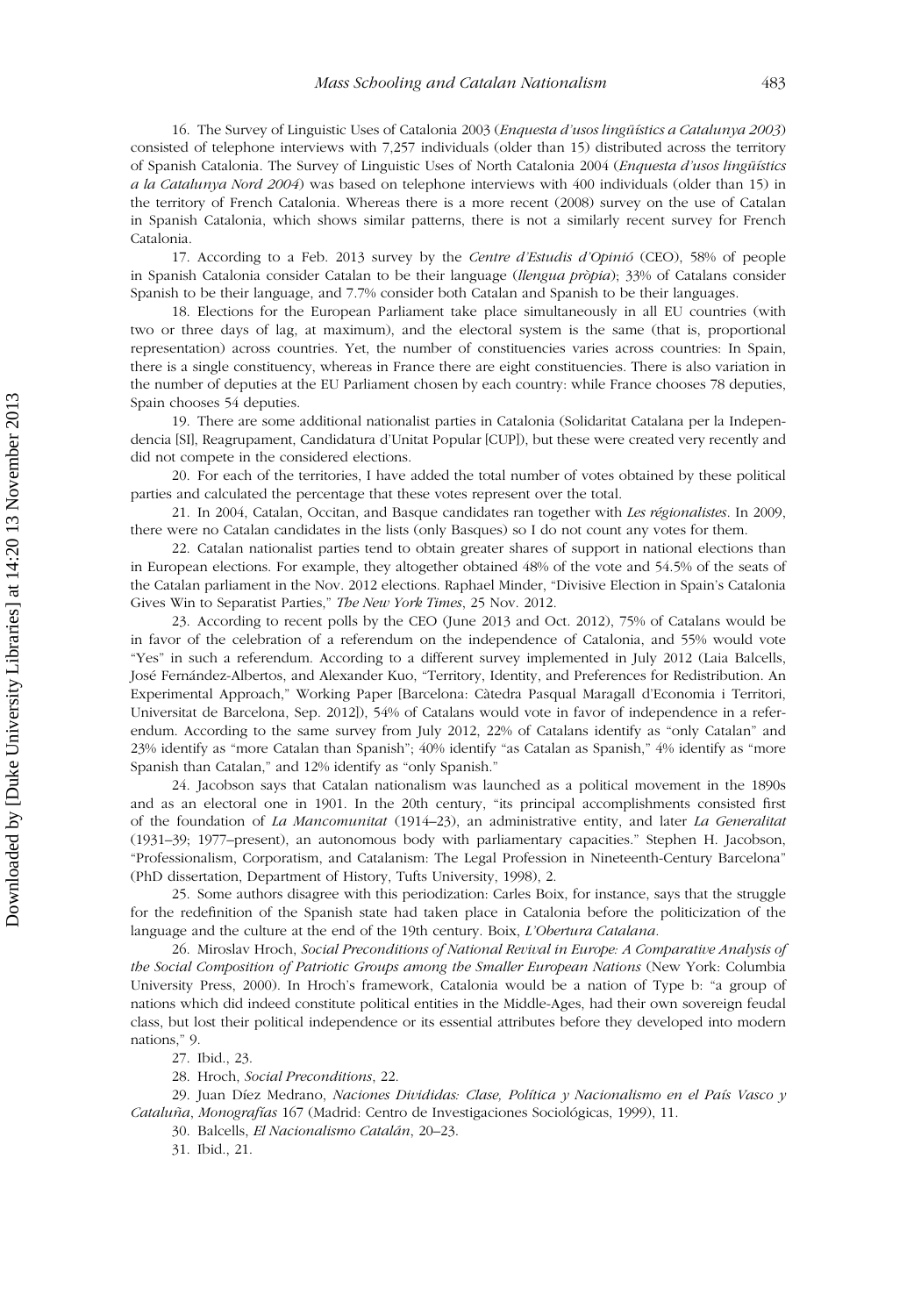32. Ibid., 23.

33. *Els Jocs Florals* were poetry and prose festivals and contests, which would take place during springtime.

34. Sahlins, *Boundaries*, 247.

35. In the rise of the mass movement, "national consciousness has become the concern of the broad masses (even if still by no means the whole of the nation's members) and the national movement has a firm organizational structure extending over the whole territory"; Hroch, *Social Preconditions*, 23.

36. Ibid.

37. A left-wing Catalanist political party (*Esquerra Republicana de Catalunya*) was created in 1931 and received widespread support in the different elections of the Second Republic (1931–39). Thus, during the Second Republic, the main left- and right-wing political parties in Catalonia were ERC and the Lliga Regionalista, respectively.

38. Hence, this institution undertook what are commonly thought of as state-building tasks.

39. Termes, *Historia del Catalanisme `* ; Balcells, *El Nacionalismo Catalan´* .

40. Darden, Resisting Occupation.

41. Anderson, *Imagined Communities.*

42. Ibid, 40.

43. Darden and Gryzmala-Busse, "The Great Divide."

44. Ibid., 90.

45. Sahlins, *Boundaries*, 281.

46. Raymond Grew and Patrick J. Harrigan, *School, State, and Society: The Growth of Elementary Schooling in Nineteenth-Century France, a Quantitative Analysis* (Ann Arbor: University of Michigan Press, 1991), 31.

47. Weber, *La Fins des Terroirs*, Chapter 18; Christian Camps, "Identité, Catalanisme Periphérique: Les Exemples des Ecrivains Nord-Catalans des XIXe et XXe Siecles," in Carlos Serrano and Marie-Claire ` Zimmermann, eds., *Le Discours sur la Nation en Catalogne aux XIXe et XXe Siecles: Hommage ` a Antoni ` M. Badia i Margarit* (Paris: Editions Hispaniques, 1995).

48. Weber, *La Fins des Terroirs.*

49. Sahlins, *Boundaries*, 280.

50. Weber, *La Fins des Terroirs*.

51. Camps, "Identité, Catalanisme Periphérique," 346.

52. "The French elementary school was, on the whole, a mass school. It was also a much more uniform school. From the earliest days of the Empire, the 'departmental regulations for State schools' [...] worked towards a standardisation to which everything was in any case contributing at once: the growing importance of the teaching college graduates—with their identical cultural background—within the teaching profession." François Furet and Jacques Ozouf, eds., *Reading and Writing: Literacy in France from Calvin to Jules Ferry* (London and New York: Cambridge University Press, 1982), 147.

53. Linz, "Early State-Building"; De Riquer, "Reflexions"; Jacobson, "Professionalism."

54. Sahlins, *Boundaries*, 276.

55. Fernando García de Cortázar and José Manuel González, Breve Historia de España (Madrid: Alianza, 1994), 464.

56. The most important of these laws was the *Ley Moyano*, which regulated all levels of education and planned a universal, centralized, free, and public schooling. It also planned the obligation to teach Castilian grammar and orthography as a unique language.

57. Jean-Louis Guereña and Antonio Viñao, *Estadística Escolar, Proceso de Escolarización y Sistema Educativo Nacional en Espana (1750–1850) ˜* (Barcelona: EUB, 1996).

58. Ibid., 206.

59. Joan Mart´ı, *L'Us Social de la Llengua Catalana* (Barcelona: Barcanova, 1992), 47. Following the demands of Catalan politicians, the Spanish Congress of Deputies presented a Law proposal on 8 July 1916 in favor of "the free usage of the Catalan language within Catalonia."

60. At the beginning of the 20th century, there were circa 60,000 children of scholarly age in Barcelona, and slots in public schools for only 13,317 of them. This lack of supply of public education led to an outburst of private education. Pere Sola,` *Educacio i Moviment Llibertari a Catalunya (1901–1939) ´* (Barcelona: Edicions 62, 1980), 20–21.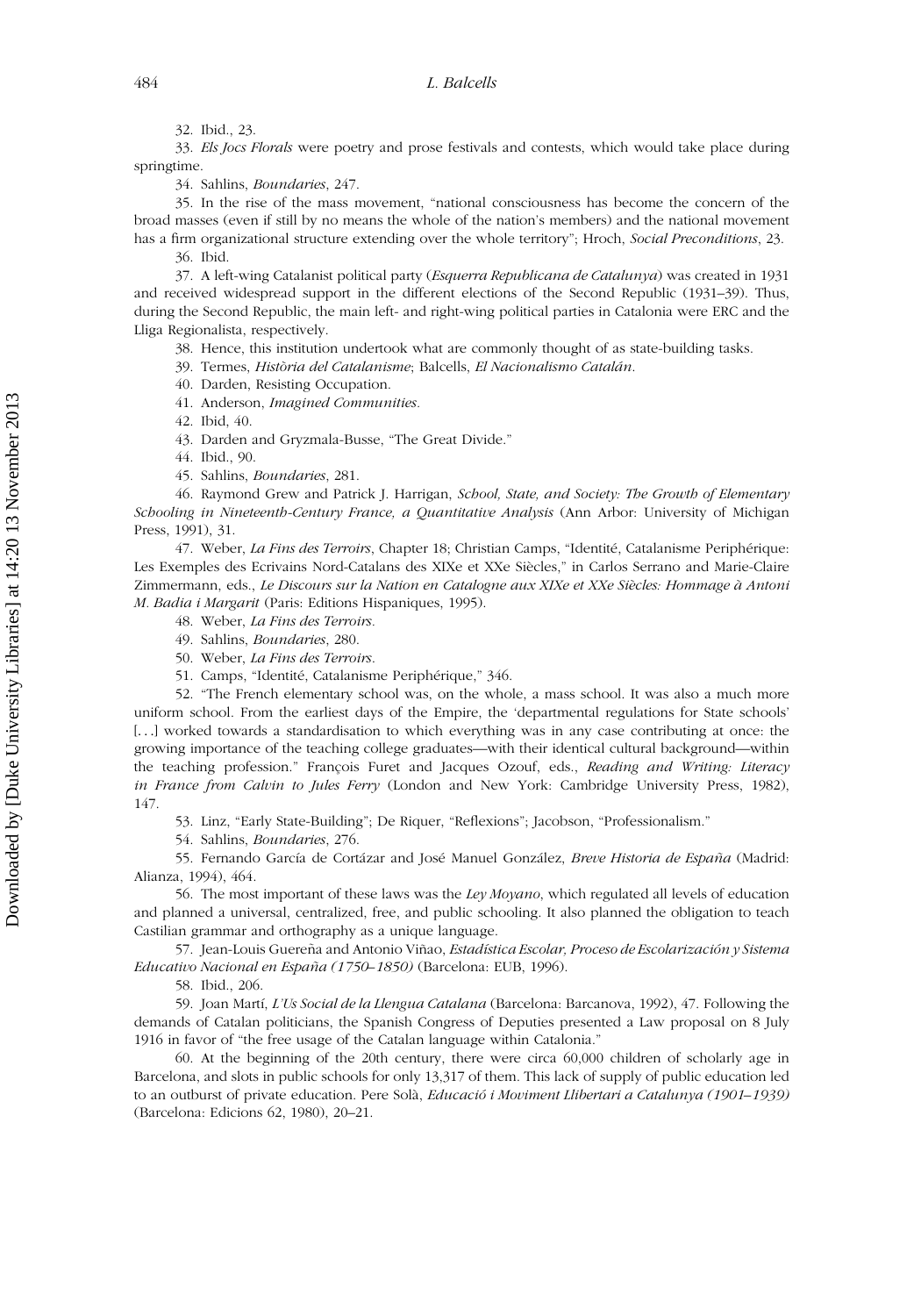61. Private schools often sought forms to regenerate the old-style educational system, following pedagogical tendencies from other parts of Europe (for example, the Montessori system); Pere Sola,` *Educacio i Societat a Catalunya ´* (Vic: Eumo, 2010).

62. Lluís Duran, *Pàtria i Escola: L'Associacio Protectora de l'Ensenyança Catalana* (Barcelona: Editorial Afers, 1997), 21; Termes, *Historia del Catalanisme `* .

63. Séverine Dard, "La Educación Popular Católica en Barcelona Durante la Restauración: De la Beneficencia a la 'Cuestión Social,"' *Historia de la Educación* 20: 67-93 (2001); Martí, *L'Us Social de la Llengua Catalana*, 47. *Els Escolapis*, which had an important network of schools in Catalonia since the 18th century, was the most important Catholic congregation in elementary education. The church had been supportive of the Catalan language since early times. For example, in 1727, at a moment when public forces were pursuing measures against Catalan, the Ecclesiastic Council of Tarragona agreed on doing predication in this language. See Josep Maria Solé i Sabaté and Joan Villarroya, El Catalán, una *Lengua Asediada* (Barcelona: Columna, 1995).

64. Alexandre Gal´ı, *Historia de les Institucions i del Moviment Cultural a Catalunya 1900–1936 `* , *Llibre II Ensenyament Primari* (Barcelona: Fundació Alexandre Galí, 1978), 30–32. Unsurprisingly, anarchist schools were seen with a lot of suspicion by members of the Catalan bourgeoisie such as Alexandre Gal´ı.

65. Rosa Sensat, who was a leader of the feminist pedagogical movement, was also committed to the promotion of Catalan in schools. Sola,` *Educacio i Societat ´* .

66. Among these schools, the most important was the *Mutua Escolar Blanquerna ´* , which became an iconic institution for the Catalan bourgeoisie who wanted to build a regenerationist Catalan school. Fundació Pi i Sunyer, La Confiscació d'Antics Centres d'Ensenyament de Tipus Catalanista: Dos Informes *(1939)* (Barcelona, Fundacio Pi i Sunyer, 2004), 20–21. ´

67. Duran, *Patria i Escola `* , 21.

68. Gal´ı, *Historia de les Institucions `* , 83–106.

69. According to Ferrer and Pujades (2000), Catalan children often associated the Castilian language with a foreign power or—like in the past had happened with the learning of Latin—they thought of it as a mere instrument of written communication. Josep Ferrer and Joan Pujadas, eds., *Salvador Gen´ıs i Bech. En Defensa de l'Ensenyament en Catala: Articles pedag ` ogics i altres Escrits `* (Barcelona: Fundacio´ Pere Coromines, 2000).

70. Some of these schools were well known for their excellence. The *Institut-Escola*, for example, was the high school of political or literary celebrities such as Maria Aurelia Campmany or Josep M. Ainaud ` de Lasarte, among others.

71. In interviews with Spanish Civil War survivors, several testimonies recounted their experiences in these schools. Some said that in these schools they achieved political ideals of Republicanism and Catalanism, which they did not lose thereafter and which they transmitted to their offspring. For more details on these interviews, see, Laia Balcells, "The Consequences of Victimization on Political Identities: Evidence from Spain," *Politics & Society* 40(3): 309–345 (2012).

72. Following practice in the literature, the rate of illiteracy for France is measured by the number of individuals not able to write their name in the marriage acts among 100 married. It is assumed that literate people are capable of signing the acts of marriage with their name and not making a design or a cross. Hence, the data are measuring literacy in general and not in a particular language. For Spain, the data are from censuses that captured the total number of people *over 10 years old* who did not know how to read. That is, people who could read but could not write were not counted as illiterate. To the best of my knowledge, there was no reference to a specific language in the censuses questions. See Mercedes Vilanova and Xavier Moreno, Atlas de la Evolución del Analfabetismo en España de 1887 a 1981 (Madrid: CIDE, 1992), 101–119.

73. The data on France have been obtained from the Inter-university Consortium for Political and Social Research (ICPSR) Study Num. 48. This study compiles data from (1) *Statistique Générale de la France*, (2) *Mouvement de la population, 1801–1868*, (3) *Statistique Annuelle, 1869–1897*, and (4) *Statistique de l'enseignement primaire*. See ICPSR, *Study Number 48: Social, Demographic and Educational Data for France, 1801–1897* (Ann Arbor, MI: ICPSR, 2009).

74. The puzzle of the diverging fates of national identities across state borders is not unique to Catalonia. It appears within a variety of other ethnic groups whose areas of settlement span state borders (the Kurds, Ukrainians, etc.).

75. Darden, *Resisting Occupation.*